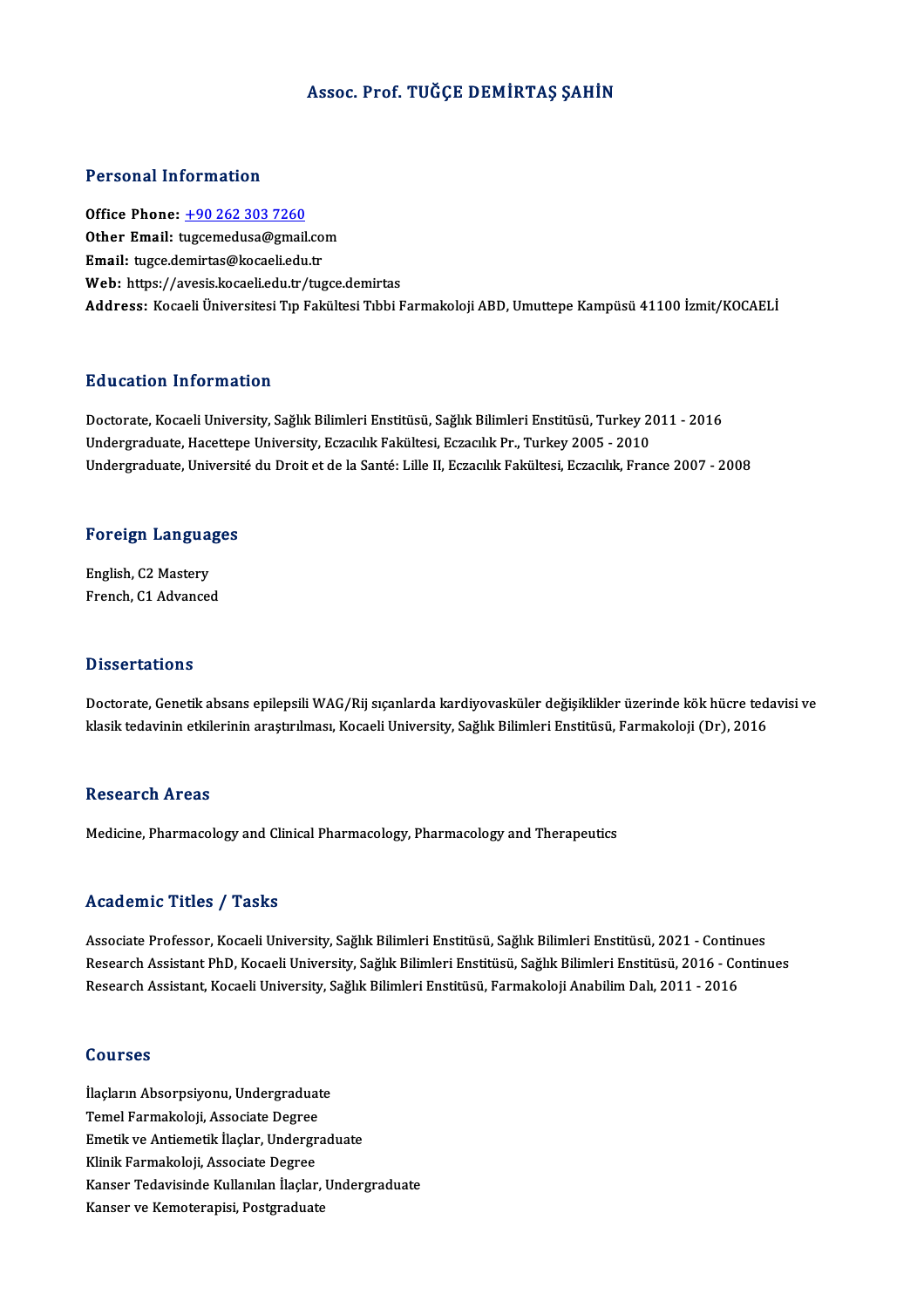### Articles Published in Journals That Entered SCI, SSCI and AHCI Indexes

- rticles Published in Journals That Entered SCI, SSCI and AHCI Indexes<br>I. Etanercept rescues cognitive deficits, depression-like symptoms, and spike-wave discharge incidence<br>in WAC (Bij ret model of shaanee opiloney Interaction of a binding in the direct<br>Etanercept rescues cognitive deficits, depr<br>in WAG/Rij rat model of absence epilepsy.<br>Karson A. Utkan T. Domintes Sabin T. Baku E. A. in WAG/Rij rat model of absence epilepsy.<br>Karson A., Utkan T., Demirtaş Şahin T., Balcı F., Arkan S., Ateş N. Epilepsy & behavior : E&B, vol.115, pp.107532, 2021 (Journal Indexed in SCI) Karson A., Utkan T., Demirtaş Şahin T., Balcı F., Arkan S., Ateş N.<br>Epilepsy & behavior : E&B, vol.115, pp.107532, 2021 (Journal Indexed in SCI)<br>II. Etanercept improves aging-induced cognitive deficits by reducing inflamma Epilepsy & behavior :<br>Etanercept improve<br>dysfunction in rats. Etanercept improves aging-induced cognitive deficits by reducing inf<br>dysfunction in rats.<br>Gocmez S. S. , Yazir Y., Gacar G., Demirtaş Şahin Ş., Arkan S., Karson A., Utkan T.<br>Physiology & bohavior vel 334 np 113019, 2020 (J dysfunction in rats.<br>Gocmez S. S. , Yazir Y., Gacar G., Demirtaş Şahin Ş., Arkan S., Karson A., Utkan T.<br>Physiology & behavior, vol.224, pp.113019, 2020 (Journal Indexed in SCI Expanded)<br>Infliximeb provents dusfunction of Gocmez S. S. , Yazir Y., Gacar G., Demirtaş Şahin Ş., Arkan S., Karson A., Utkan T.<br>Physiology & behavior, vol.224, pp.113019, 2020 (Journal Indexed in SCI Expanded)<br>III. Infliximab prevents dysfunction of the vas deferens Physiology & behavior, vol.224, pp.11<br>Infliximab prevents dysfunction c<br>stress in rats with chronic stress<br>Pomirtes Sabin T. Cosmoz S. S. Durui Infliximab prevents dysfunction of the vas deferens by<br>stress in rats with chronic stress<br>Demirtaş Şahin T., Gocmez S. S. , Duruksu G., Yazir Y., Utkan T.<br>LIEE SCIENCES vel 250, 2020 (Journal Indoved in SCI) stress in rats with chronic stress<br>Demirtaş Şahin T., Gocmez S. S. , Duruksu G., Yazir Y., Utkan T.<br>LIFE SCIENCES, vol.250, 2020 (Journal Indexed in SCI) Demirtaş Şahin T., Gocmez S. S. , Duruksu G., Yazir Y., Utkan T.<br>LIFE SCIENCES, vol.250, 2020 (Journal Indexed in SCI)<br>IV. Resveratrol and quercetin attenuate depressive-like behavior and restore impaired contractility of<br> LIFE SCIENCES, vol.250, 2020 (Journal Indexed in SCI)<br>Resveratrol and quercetin attenuate depressive-like behavior and restore impaired contractilit<br>vas deferens in chronic stress-exposed rats: involvement of oxidative str vas deferens in chronic stress-exposed rats: involvement of oxidative stress and inflammation<br>Demirtaş Şahin T., Gocmez S. S. , Duruksu G., Yazir Y., Utkan T. NAUNYN-SCHMIEDEBERGS ARCHIVES OF PHARMACOLOGY, vol.393, pp.761-775, 2020 (Journal Indexed in SCI) Demirtaş Şahin T., Gocmez S. S. , Duruksu G., Yazir Y., Utkan T.<br>NAUNYN-SCHMIEDEBERGS ARCHIVES OF PHARMACOLOGY, vol.393, pp.761-775, 2020 (Journal Indexed in SCI)<br>V. The protective effect of metformin in scopolamine-induce NAUNYN-SCHMIEDEBERGS ARCHIVES OF PHARMACOLOGY, vol.39.<br>The protective effect of metformin in scopolamine-induced<br>Aksoz E., Gocmez S. S. , Demirtaş Şahin T., Aksit D., Aksit H., Utkan T.<br>PHAPMACOLOGICAL PEROPTS, vol.71, pp. The protective effect of metformin in scopolamine-induced learning and<br>Aksoz E., Gocmez S. S. , Demirtaş Şahin T., Aksit D., Aksit H., Utkan T.<br>PHARMACOLOGICAL REPORTS, vol.71, pp.818-825, 2019 (Journal Indexed in SCI)<br>Anv Aksoz E., Gocmez S. S. , Demirtaş Şahin T., Aksit D., Aksit H., Utkan T.<br>PHARMACOLOGICAL REPORTS, vol.71, pp.818-825, 2019 (Journal Indexed in SCI)<br>VI. Anxiolytic-Like and Antidepressant-Like Effects of Resveratrol in PHARMACOLOGICAL REPORTS, vol.71, pp.818-825, 2019 (Journal Indexed in SCI)<br>Anxiolytic-Like and Antidepressant-Like Effects of Resveratrol in Strept<br>Rats<br>Demirtas Şahin T., Göçmez S., Eraldemir F., Utkan T. Anxiolytic-Like and Antidepressant-Like Effec<br>Rats<br>Demirtaş Şahin T., Göçmez S., Eraldemir F., Utkan T.<br>NOROBSIKIYATELARSIYI ARGUIYES OF NEUROBSY NOROPSIKIYATRIARSIVI-ARCHIVESOFNEUROPSYCHIATRY,vol.56,pp.144-149,2019 (Journal Indexed inSCI) Demirtaş Şahin T., Göçmez S., Eraldemir F., Utkan T.<br>NOROPSIKIYATRI ARSIVI-ARCHIVES OF NEUROPSYCHIATRY, vol.56, pp.144-149, 2019 (Journal Indexed in SC.<br>VII. Resveratrol prevents cognitive deficits by attenuating oxidative NOROPSIKIYATRI ARSIVI-ARCHIVES OF NEUROPSYCHIATRY, vol.56, p<br>Resveratrol prevents cognitive deficits by attenuating oxidation<br>model of streptozotocin diabetes induced vascular dementia<br>Cêsmas S.S., Domittae Sobin T. Varin Resveratrol prevents cognitive deficits by attenuating oxidative damage and<br>model of streptozotocin diabetes induced vascular dementia<br>Göçmez S. S. , Demirtaş Şahin T., Yazır Y., Duruksu G., Eraldemir F. C. , Polat S., Utk model of streptozotocin diabetes induced vascular dementia<br>Göçmez S. S. , Demirtaş Şahin T., Yazır Y., Duruksu G., Eraldemir F. C. , Polat S., Utkan T.<br>PHYSIOLOGY & BEHAVIOR, vol.201, pp.198-207, 2019 (Journal Indexed in S VIII. Restorative effect of resveratrol on expression of endothelial and neuronal nitric oxide synthase in PHYSIOLOGY & BEHAVIOR, vol.201, pp.198-207, 2019 (Journal Indexed in SCI)<br>Restorative effect of resveratrol on expression of endothelial and neuronal nitric oxide synthase<br>cavernous tissues of chronic unpredictable mild st Yazır Y., Demirtaş Şahin T., Rencber S. H., Gacar G., Halbutoğulları Z. S., Utkan T., Arıcıoğlu F. cavernous tissues of chronic unpredictable mild stress-exposed rats: an impact of inflammation<br>International Schin T., Rencber S. H. , Gacar G., Halbutoğulları Z. S. , Utkan T., Arıcıoğlu F.<br>INTERNATIONAL JOURNAL OF IMPOTE Yazır Y., Demirtaş Şahin T., Rencber S. H. , Gacar G., Halbutoğulları Z. S. , Utkan T., Arıcıoğlu F.<br>INTERNATIONAL JOURNAL OF IMPOTENCE RESEARCH, vol.30, pp.318-326, 2018 (Journal Indexed in SCI)<br>IX. Depression induced by INTERNATIONAL JOURNAL O<br>Depression induced by ch<br>anti-TNF-alpha treatment<br>Domirtos Sobin S. Voru V. Ut Depression induced by chronic stress leads to penile cavernosal dysfunction: protective effect of<br>anti-TNF-alpha treatment<br>Demirtaş Şahin Ş., Yazır Y., Utkan T., Gacar G., Halbutoğulları Z. S. , Gocmez S. S. anti-TNF-alpha treatment<br>Demirtaş Şahin Ş., Yazır Y., Utkan T., Gacar G., Halbutoğulları Z. S. , Gocmez S. S.<br>CANADIAN JOURNAL OF PHYSIOLOGY AND PHARMACOLOGY, vol.96, pp.933-942, 2018 (Journal Indexed in SCI)<br>Improvement o Demirtaş Şahin Ş., Yazır Y., Utkan T., Gacar G., Halbutoğulları Z. S. , Gocmez S. S.<br>CANADIAN JOURNAL OF PHYSIOLOGY AND PHARMACOLOGY, vol.96, pp.933-942, 2018 (Journal Indexed in SCI)<br>X. Improvement of penile neurogenic an CANADIAN JOURNAL OF PHYSIOLOGY AND PHARMACOLOGY, vol.96, pp.933-<br>Improvement of penile neurogenic and endothelial relaxant respons<br>resveratrol in rabbits exposed to unpredictable chronic mild stress<br>Yozyn V. Utkan T. Domin Improvement of penile neurogenic and end<br>resveratrol in rabbits exposed to unpredic<br>Yazır Y., Utkan T., Demirtaş Şahin T., Gocmez S. S.<br>INTERNATIONAL JOURNAL OF IMPOTENCE RESP resveratrol in rabbits exposed to unpredictable chronic mild stress<br>Yazır Y., Utkan T., Demirtaş Şahin T., Gocmez S. S.<br>INTERNATIONAL JOURNAL OF IMPOTENCE RESEARCH, vol.30, pp.163-170, 2018 (Journal Indexed in SCI) Yazır Y., Utkan T., Demirtaş Şahin T., Gocmez S. S.<br>INTERNATIONAL JOURNAL OF IMPOTENCE RESEARCH, vol.30, pp.163-170, 2018 (Journal Indexed in SCI)<br>XI. TNF-alpha antagonism with etanercept enhances penile NOS expression INTERNATIONAL JOURNAL OF IMPC<br>TNF-alpha antagonism with etan<br>testosterone levels in aged rats<br>Domintes Sobin T. Varu V. Utlen T. TNF-alpha antagonism with etanercept enhances penile NOS exp<br>testosterone levels in aged rats<br>Demirtaş Şahin T., Yazır Y., Utkan T., Gacar G., Rencber S. H. , Göçmez S. S.<br>CANADIAN JOUPNAL OF PHYSIOLOCY AND PHAPMACOLOCY va testosterone levels in aged rats<br>Demirtaş Şahin T., Yazır Y., Utkan T., Gacar G., Rencber S. H. , Göçmez S. S.<br>CANADIAN JOURNAL OF PHYSIOLOGY AND PHARMACOLOGY, vol.96, pp.200-207, 2018 (Journal Indexed in SCI)<br>Penila senst Demirtaş Şahin T., Yazır Y., Utkan T., Gacar G., Rencber S. H. , Göçmez S. S.<br>CANADIAN JOURNAL OF PHYSIOLOGY AND PHARMACOLOGY, vol.96, pp.200-207, 2018 (Journal Indexed in SCI)<br>XII. Penile constitutive nitric oxide synthas CANADIAN JOURNAL OF PHYSIC<br>Penile constitutive nitric oxidents:<br>stress: role of inflammation<br>Domittes Sebin T. Yozur V. Utlea XII. Penile constitutive nitric oxide synthase expression in rats exposed to unpredictable chronic mild<br>stress: role of inflammation<br>Demirtaş Şahin T., Yazır Y., Utkan T., Göçmez S. S., Bayramgürler D. INTERNATIONAL JOURNALOF IMPOTENCERESEARCH,vol.29,pp.76-81,2017 (Journal Indexed inSCI) Demirtaş Şahin T., Yazır Y., Utkan T., Göçmez S. S. , Bayramgürler D.<br>INTERNATIONAL JOURNAL OF IMPOTENCE RESEARCH, vol.29, pp.76-81, 2017 (Journal Indexed in SCI)<br>XIII. TNF-alpha inhibition prevents cognitive decline a
- INTERNATIONAL JOURNAL OF IMPOTENCE RESEARCH, vol.29, pp.<br>TNF-alpha inhibition prevents cognitive decline and maint<br>unpredictable chronic mild stress rat model of depression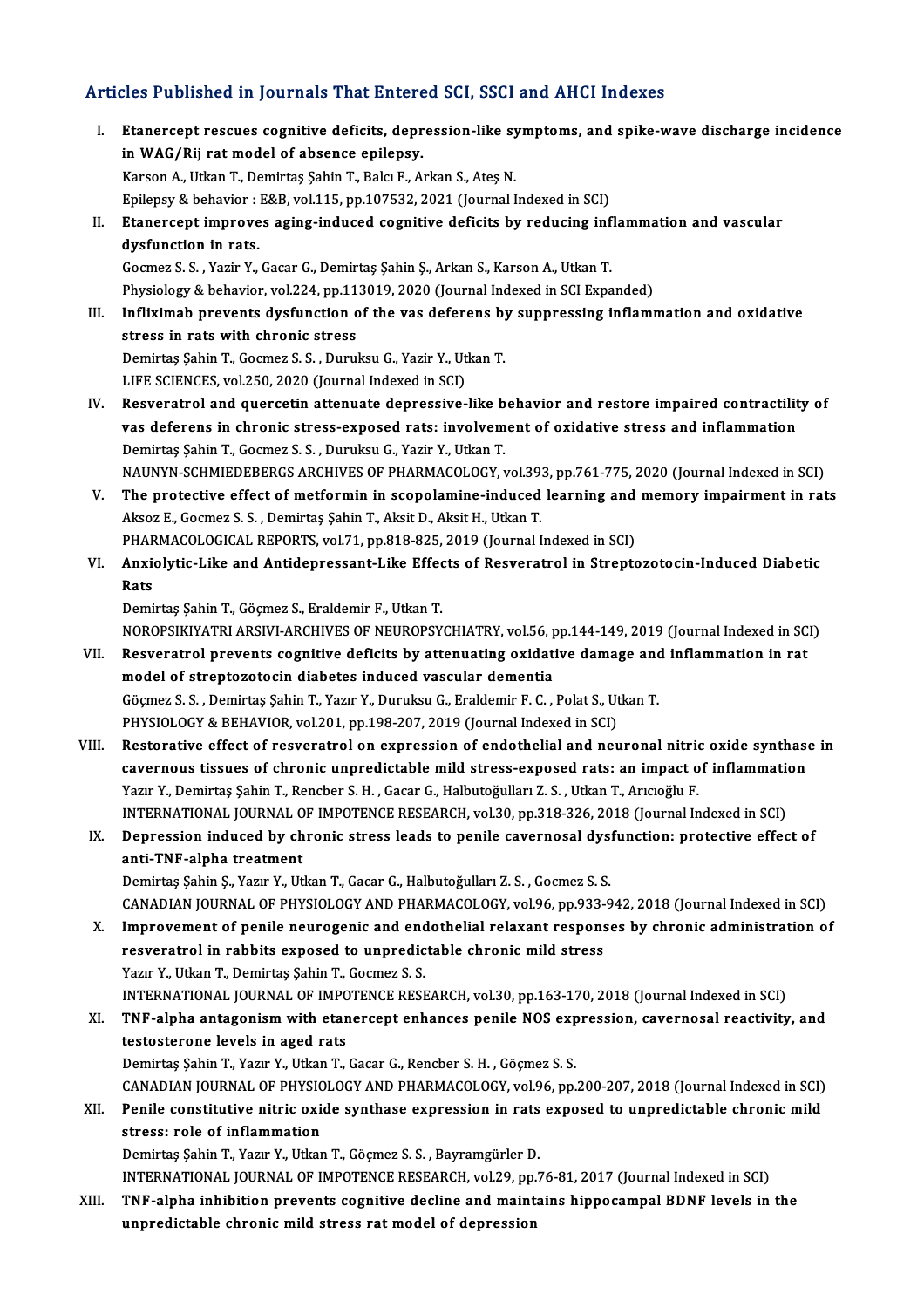Demirtaş Şahin T., Karson A., Balcı F., Yazır Y., Bayramgürler D., Utkan T. Demirtaş Şahin T., Karson A., Balcı F., Yazır Y., Bayramgürler D., Utkan T.<br>BEHAVIOURAL BRAIN RESEARCH, vol.292, pp.233-240, 2015 (Journal Indexed in SCI)<br>The Link Between Unnredistable Chronis Mild Strees Model for Denres

XIV. The Link Between Unpredictable Chronic Mild Stress Model for Depression and Vascular<br>Inflammation? BEHAVIOURAL E<br>The Link Betwe<br>Inflammation?<br>Domirtes Sebin 7 The Link Between Unpredictable Chronic Mild Stress Model for I<br>Inflammation?<br>Demirtaş Şahin T., Utkan T., Karson A., Yazır Y., Bayramgürler D., Gacar N.<br>INELAMMATION vel 37. nn 1432-1439-2014 (Journal Indexed in SCL) I<mark>nflammation?</mark><br>Demirtaş Şahin T., Utkan T., Karson A., Yazır Y., Bayramgürler D., Gacar<br>INFLAMMATION, vol.37, pp.1432-1438, 2014 (Journal Indexed in SCI)<br>Chronis Administration of Infliximab (TNE alpha Inbibitor), De

- Demirtaş Şahin T., Utkan T., Karson A., Yazır Y., Bayramgürler D., Gacar N.<br>INFLAMMATION, vol.37, pp.1432-1438, 2014 (Journal Indexed in SCI)<br>XV. Chronic Administration of Infliximab (TNF-alpha Inhibitor) Decreases Dep INFLAMMATION, vol.37, pp.1432-1438, 2014 (Journa<br>Chronic Administration of Infliximab (TNF-alph<br>Behaviour in Rat Model of Chronic Mild Stress<br>Karson A. Demirtes Sebin T. Beyramsürler D. Belsi L Chronic Administration of Infliximab (TNF-alpha Inhibit<br>Behaviour in Rat Model of Chronic Mild Stress<br>Karson A., Demirtaş Şahin T., Bayramgürler D., Balci F., Utkan T.<br>BASIC & CLINICAL BHARMACQLOCY & TOYICOLOCY vol.112 pi Behaviour in Rat Model of Chronic Mild Stress<br>Karson A., Demirtaş Şahin T., Bayramgürler D., Balci F., Utkan T.<br>BASIC & CLINICAL PHARMACOLOGY & TOXICOLOGY, vol.112, pp.335-340, 2013 (Journal Indexed in SCI)<br>Antidonnessent
- Karson A., Demirtaş Şahin T., Bayramgürler D., Balci F., Utkan T.<br>BASIC & CLINICAL PHARMACOLOGY & TOXICOLOGY, vol.112, pp.335-340, 2013 (Journal Indexed in SCI)<br>XVI. Antidepressant-Like Activity of Agomelatine in the Mouse BASIC & CLINICAL PHARMACOLOGY & TOXICOLOGY, vol.112, pp.335-340, 2013 (Journal Indexed in SCI)<br>Antidepressant-Like Activity of Agomelatine in the Mouse Unpredictable Chronic Mild Stress Moo<br>Mutlu O., Gumuslu E., Ulak G., C Antidepressant-Like Activity of Agomelatine in the Mouse Unpredictable Ch<br>Mutlu O., Gumuslu E., Ulak G., Celikyurt I. K. , Akar F., Bektas E., Demirtaş Şahin T., Kir F<br>DRUG DEVELOPMENT RESEARCH, vol.74, pp.203-215, 2013 (J DRUG DEVELOPMENT RESEARCH, vol.74, pp.203-215, 2013 (Journal Indexed in SCI)<br>Articles Published in Other Journals

rticles Published in Other Journals<br>I. Cardiovascular changes in WAG/Rij rats with genetic absence epilepsy: Effects of chronic<br>ethoewimide treatment ethos Tubilished in Gene<br>Cardiovascular changes<br>Ethosuximide treatment Cardiovascular changes in WAG/Rij rats with gene<br>ethosuximide treatment<br>Demirtaş Şahin T., Utkan T., Karson A., Yazır Y., Karaoz E.<br>CUKUROVA MEDICAL JOURNAL .vol 45. np.769.777.202. ethosuximide treatment<br>Demirtaş Şahin T., Utkan T., Karson A., Yazır Y., Karaoz E.<br>CUKUROVA MEDICAL JOURNAL, vol.45, pp.769-777, 2020 (Journal Indexed in ESCI)<br>Antioxidant effects of resueratrol on use deferens sentrestili

Demirtaş Şahin T., Utkan T., Karson A., Yazır Y., Karaoz E.<br>CUKUROVA MEDICAL JOURNAL, vol.45, pp.769-777, 2020 (Journal Indexed in ESCI)<br>II. Antioxidant effects of resveratrol on vas deferens contractility in streptozo CUKI<br><mark>Anti</mark><br>Pemi Antioxidant effe<br>rats<br>Demirtaş Şahin T.<br>CUKUROVA MEDI

rats<br>Demirtaş Şahin T.<br>CUKUROVA MEDICAL JOURNAL, vol.45, pp.316-323, 2020 (Journal Indexed in ESCI)

### Refereed Congress / Symposium Publications in Proceedings

- I. Streptozotosin ile indüklenen deneysel diyabet modelinde kognitif fonksiyonlar üzerinde kuersetinin antioksidan ve antiinflamatuar etkilerinin araştırılması<br>antioksidan ve antiinflamatuar etkilerinin araştırılması<br>DEMİPTAS SAHİN T Streptozotosin ile<br>antioksidan ve ant<br>DEMİRTAŞ ŞAHİN T.<br><sup>2nd Intonational Eu</sup> 3rd InternationalEurasianConference onBiologicalandChemicalSciences,19 -20March 2020,pp.378
- DEMIRTAŞ ŞAHİN T.<br>3rd International Eurasian Conference on Biological and Chemical Sciences, 19 20 .<br>II. The effects of propolis extract on age-associated cognitive deficits in rats<br> $C^{\frac{2}{9}}$  amer S.S. Calabi C. Domint 3rd International Eurasian Conference on Biological and Ch<br>The effects of propolis extract on age-associated cog<br>Göçmez S. S. , Celebi G., Demirtas-Sahin T., Aksoz E., Utkan T.<br>22nd Congress of the European College of Neur The effects of propolis extract on age-associated cognitive deficits in rats<br>Göçmez S. S. , Celebi G., Demirtas-Sahin T., Aksoz E., Utkan T.<br>32nd Congress of the European-College-of-Neuropsychopharmacology (ECNP), Copenhag

Göçmez S. S. , Celebi G., D<br>32nd Congress of the Eu<br>September 2019, vol.29<br>The offects of propoli 32nd Congress of the European-College-of-Neuropsychopharmacology (ECNP), Copenhagen, Denmark, 7 -<br>September 2019, vol.29<br>III. The effects of propolis on cognitive impairment in chronic unpredictable mild stress-induced<br>dep

September 2019, vol.29<br>The effects of propolis on<br>depression model of rats The effects of propolis on cognitive impairment in chronic unpredictable mild<br>depression model of rats<br>Göçmez S. S. , Ozer C., Celebi G., Yazır Y., Duruksu G., Demirtas-Sahin T., Uckan F., Utkan T.<br>22nd Congress of the Eur

depression model of rats<br>Göçmez S. S. , Ozer C., Celebi G., Yazır Y., Duruksu G., Demirtas-Sahin T., Uckan F., Utkan T.<br>32nd Congress of the European-College-of-Neuropsychopharmacology (ECNP), Copenhagen, Denmark, 7 - 10<br>S Göçmez S. S., Ozer C., Celebi G., Yazır Y., Duruksu G., Demirtas-Sahin T., Uckan F., Utkan T. 32nd Congress of the European-College-of-Neuropsychopharmacology (ECNP), Copenhagen, Denmark, 7 -<br>September 2019, vol.29<br>IV. Propolis prevents vascular endothelial dysfunction by antiinflammatory effect in rat model of<br>chr

### September 2019, vol.29<br>Propolis prevents vascular endothelial dysfunction by<br>chronic unpredictable mild stress-induced depression<br>Cögmar S.S. Colobi C. Orar C. Domirtes Sobin T. Vogur V. Dur Propolis prevents vascular endothelial dysfunction by antiinflammato<br>chronic unpredictable mild stress-induced depression<br>Göçmez S. S. , Celebi G., Ozer C., Demirtas-Sahin T., Yazır Y., Duruksu G., Utkan T.<br>22nd Congress o chronic unpredictable mild stress-induced depression<br>Göçmez S. S. , Celebi G., Ozer C., Demirtas-Sahin T., Yazır Y., Duruksu G., Utkan T.<br>32nd Congress of the European-College-of-Neuropsychopharmacology (ECNP), Copenhagen,

Göçmez S. S. , Celebi G., O<br>32nd Congress of the Eu<br>September 2019, vol.29<br>Iminnamin tedevisinin 32nd Congress of the European-College-of-Neuropsychopharmacology (ECNP), Copenhagen, Denmark, 7 -<br>September 2019, vol.29<br>V. İmipramin tedavisinin kronik stresle indüklenen depresyon modelinde vas deferens kontraktil<br>vonu

September 2019, vol.29<br>İmipramin tedavisinin kroni<br>yanıtları üzerindeki etkileri<br>DEMİPTAS SAHİN T İmipramin tedavis<br>yanıtları üzerindel<br>DEMİRTAŞ ŞAHİN T.<br>25 Ulucal Farmakala 19. yanıtları üzerindeki etkileri<br>19. DEMİRTAŞ ŞAHİN T.<br>25. Ulusal Farmakoloji Kongresi, Turkey, 3 - 07 November 2019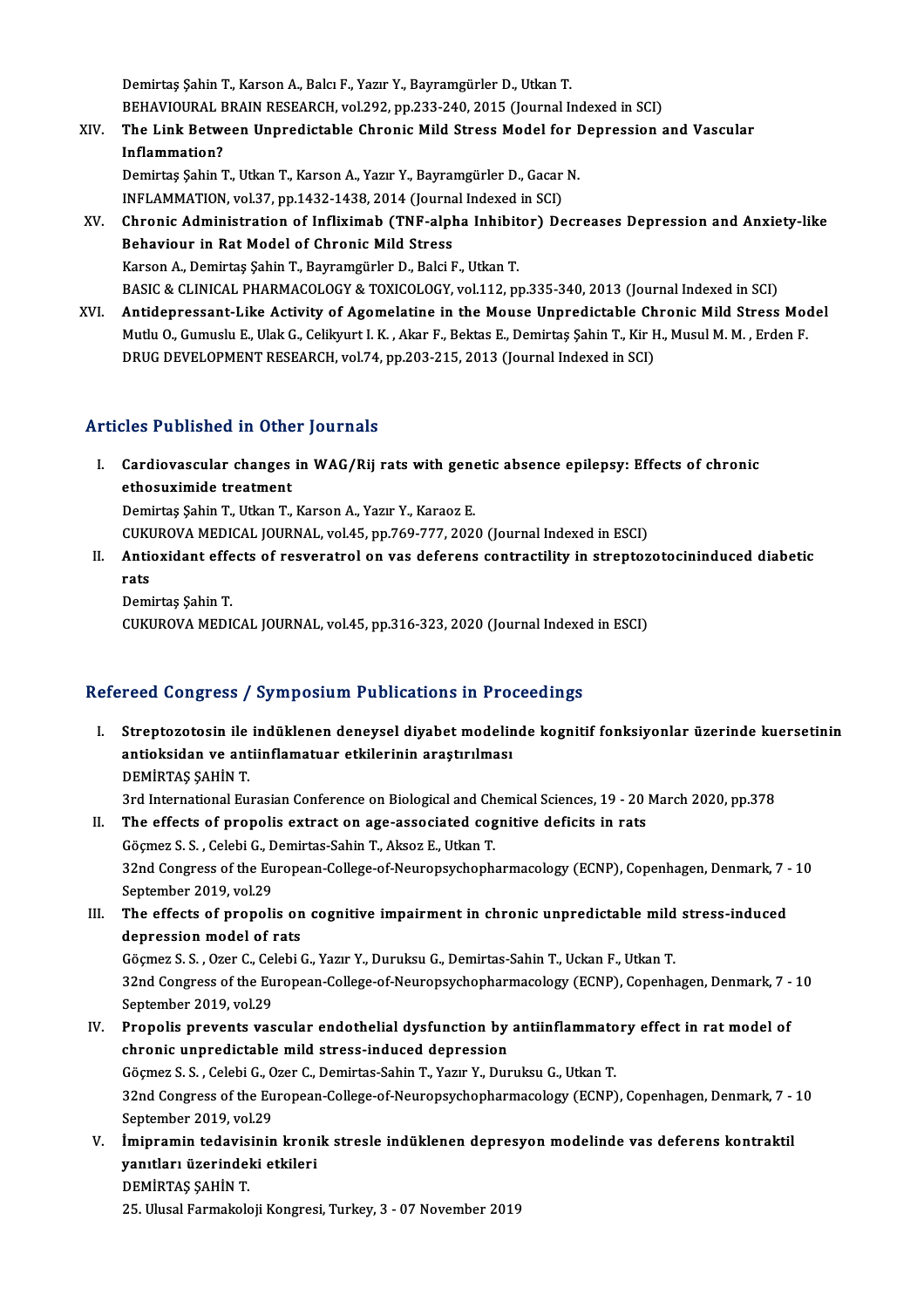- VI. Cigarette smoking and vascular dementia in rats: Relationships with oxidative stress Cigarette smoking and vascular dementia in rats: Relations)<br>Utkan T., Yazır Y., Gacar G., Göçmez S. S. , Demirtaş Şahin T., Barış Ö.<br>21st Congress of the European College of Neuropeyshophermessle Cigarette smoking and vascular dementia in rats: Relationships with oxidative stress<br>Utkan T., Yazır Y., Gacar G., Göçmez S. S. , Demirtaş Şahin T., Barış Ö.<br>31st Congress of the European-College-of-Neuropsychopharmacology Utkan T., Yazı<br>31st Congres<br>2018, vol.29<br>Sigana dumı 31st Congress of the European-College-of-Neuropsychopharmacology (ECNP), Barcelona, Spain, 6 - 09 Oct<br>2018, vol.29<br>VII. Sigara dumanına maruziyete bağlı depresyon-benzeri davranış gelişen sıçanlarda sildenafilin<br>etkilo
- 2018, vol.29<br>Sigara dumanına maruziyete<br>etkilerinin değerlendirilmesi<br>DEMİPTAS SAHİN T etkilerinin değerlendirilmesi<br>DEMİRTAŞ ŞAHİN T.

2. Ulusal Marmara Eczacılık Kongresi, Turkey, 14 - 16 November 2018

- DEMIRTAŞ ŞAHİN T.<br>2. Ulusal Marmara Eczacılık Kongresi, Turkey, 14 16 November 2018<br>VIII. Effects of sildenafil on depressive-like behaviors associated with cigarette smoking in rats Cigarette<br>2. Alli 2. Ulusal Marmara Eczacılık Kongresi, Turkey, 14 - 16 November 2018<br>Effects of sildenafil on depressive-like behaviors associated with cigarette smokin<br>smoking is associated with a depressive-like behavior in rats: effects Effects of sildenafil on depressive-like behaviors associated with cig<br>smoking is associated with a depressive-like behavior in rats: effect<br>Yazır Y., Utkan T., Kavram K., Gacar G., Özer C., Demirtaş Şahin T., Göçmez S. S. smoking is associated with a depressive-like behavior in rats: effects of sildenafil.<br>Yazır Y., Utkan T., Kavram K., Gacar G., Özer C., Demirtaş Şahin T., Göçmez S. S.<br>31st ECNP Congress, Barcelona, Spain, 6 - 09 October 2
- IX. Effects of sildenafil on depressive-like behaviors associated with cigarette smoking in rats 31st ECNP Congress, Barcelona, Spain, 6 - 09 October 2018<br>Effects of sildenafil on depressive-like behaviors associate<br>Yazır Y., Utkan T., Gacar G., Özer C., Demirtaş Şahin T., Göçmez S. S.<br>21st ECNP Congress Parselona, Sp Effects of sildenafil on depressive-like behaviors ass<br>Yazır Y., Utkan T., Gacar G., Özer C., Demirtaş Şahin T., Göçme<br>31st ECNP Congress, Barcelona, Spain, 6 - 09 October 2018<br>T40, Besuenstral Impreyes Cospitive Berforman 31st ECNP Congress, Barcelona, Spain, 6 - 09 October 2018<br>X. T40. Resveratrol Improves Cognitive Performance and Endothelial Function by Increasing BDNF
- 31st ECNP Congress, Barcelona, Spain, 6 09 October 2018<br>T40. Resveratrol Improves Cognitive Performance and Endothelial Function by Increasi<br>Expression and Preventing Oxidative Stress During Experimental Vascular Dementi T40. Resveratrol Improves Cognitive<br>Expression and Preventing Oxidative<br>Streptozotocin-Induced Diabetic Rats<br>CÖCMEZS S. DEMIPTAS SAHIN T. VAZIP Expression and Preventing Oxidative Stress During Experimental Vascular<br>Streptozotocin-Induced Diabetic Rats<br>GÖÇMEZ S.S.,DEMİRTAŞ ŞAHİN T., YAZIR Y., ERALDEMİR F. C. , POLAT S., UTKAN T.<br>SOPP 2019 Annual Mesting Bialagisal

Streptozotocin-Induced Diabetic Rats<br>GÖÇMEZ S. S. , DEMİRTAŞ ŞAHİN T., YAZIR Y., ERALDEMİR F. C. , POLAT S., UTKAN T.<br>SOBP 2018 Annual Meeting, Biological Psychiatry, Volume 83, Issue 9, Supplement, 1 May 2018, Page s144, GÖÇMEZ S. S. , DEMIRTAŞ ŞAHİN T., YAZIR Y., ERALDEMİR F. C. , F<br>SOBP 2018 Annual Meeting, Biological Psychiatry, Volume 83, Iss<br>York, United States Of America, 10 - 12 May 2018, vol.83, pp.144<br>Chronis Stross, Indused Donro SOBP 2018 Annual Meeting, Biological Psychiatry, Volume 83, Issue 9, Supplement, 1 May 2018, Page s144<br>York, United States Of America, 10 - 12 May 2018, vol.83, pp.144<br>XI. Chronic Stress-Induced Depression Impairs Contract

York, United States Of America, 10 - 12 May 2018, vol.83, pp.144<br>Chronic Stress-Induced Depression Impairs Contractile A<br>Infliximab Treatment<br>Sahin T. D., Göcmez S. S., Utkan T. XI. Chronic Stress-Induced Depression Impairs Contractile Activity of Rat vas Deferens: Effect of

73rd Annual Scientific Convention and Meeting of the Society-of-Biological-Psychiatry (SOBP), New-York, United States Of America, 10 - 12 May 2017, vol.83 73rd Annual Scientific Convention and Meeting of the Society-of-Biological-Psychiatry (SOBP), New-York,<br>States Of America, 10 - 12 May 2017, vol.83<br>XII. Neuroinflammation and impairment of hippocampal neurogenesis underlie

States Of America, 10 - 12 May 2017, vol.83<br>Neuroinflammation and impairment of hippocampal no<br>behaviors of obese rats: Role of TNF-alpha inhibition.<br>Utkan T. Domirtes Sabin T. Gösmer S. S., Varu V. Angoğlu E. Neuroinflammation and impairment of hippocampal no<br>behaviors of obese rats: Role of TNF-alpha inhibition.<br>Utkan T., Demirtaş Şahin T., Göçmez S. S. , Yazır Y., Arıcıoğlu F.<br>10th International Congress on Peychonbermeselogy behaviors of obese rats: Role of TNF-alpha inhibition.<br>Utkan T., Demirtaş Şahin T., Göçmez S. S. , Yazır Y., Arıcıoğlu F.<br>10th International Congress on Psychopharmacology 6th International Symposium on Child and Adolescen

Utkan T., Demirtaş Şahin T., Göçmez S. S. , Yazır Y., Arıcıoğlu F.<br>10th International Congress on Psychopharmacology 6th International Sympo<br>Psychopharmacology, Antalya, Turkey, 25 - 29 April 2018, vol.28, pp.102-103<br>YASI 10th International Congress on Psychopharmacology 6th International Symposium on Child and Adolescent<br>Psychopharmacology, Antalya, Turkey, 25 - 29 April 2018, vol.28, pp.102-103<br>XIII. YAŞLI SIÇANLARDA RESVERATROLÜN DEPRESY

- Psychopharmacology, Antalya, Turkey, 25 29 April 2018, vol.28, pp.102-103<br>YAŞLI SIÇANLARDA RESVERATROLÜN DEPRESYON BENZERİ DAVRANIŞLAR ÜZ<br>DEMİRTAŞ ŞAHİN T., GÖÇMEZ S. S. , UTKAN T., YAZIR Y., GACAR G., FURAT RENÇBER S. H YAŞLI SIÇANLARDA RESVERATROLÜN DEPRESYON BENZERİ DA<br>DEMİRTAŞ ŞAHİN T., GÖÇMEZ S. S. , UTKAN T., YAZIR Y., GACAR G., FURA<br>24.Ulusal Farmakoloji Kongresi, Trabzon, Turkey, 17 - 20 October 2017<br>YASLI SICANLARDA BESVERATROLÜND DEMİRTAŞ ŞAHİN T., GÖÇMEZ S. S. , UTKAN T., YAZIR Y., GACAR G., FURAT RENÇBER S. H.<br>24.Ulusal Farmakoloji Kongresi, Trabzon, Turkey, 17 - 20 October 2017<br>XIV. YAŞLI SIÇANLARDA RESVERATROLÜNDEPRESYON BENZERİ DAVRANIŞLAR
- 24.Ulusal Farmakoloji Kongresi, Trabzon, Turkey, 17 20 October 2017<br>YAŞLI SIÇANLARDA RESVERATROLÜNDEPRESYON BENZERİ DAVRANIŞLAR ÜZI<br>DEMİRTAŞ ŞAHİN T., GÖÇMEZ S. S. , UTKAN T., YAZIR Y., GACAR G., FURAT RENÇBER S. H.<br>24. YAŞLI SIÇANLARDA RESVERATROLÜNDEPRESYON BENZERİ DAVRANIŞLAR Ü<br>DEMİRTAŞ ŞAHİN T., GÖÇMEZ S. S. , UTKAN T., YAZIR Y., GACAR G., FURAT RENÇBER S.<br>24. ULUSAL FARMAKOLOJİ KONGRESİ, Trabzon, Turkey, 17 - 20 October 2017, pp.132<br> DEMİRTAŞ ŞAHİN T., GÖÇMEZ S. S. , UTKAN T., YAZIR Y., GACAR G., FURAT RENÇBER S. H.<br>24. ULUSAL FARMAKOLOJİ KONGRESİ, Trabzon, Turkey, 17 - 20 October 2017, pp.132<br>XV. Kronik resveratrol uygulamasının diyabetik vasküler
- 24. ULUSAL FARMAKOLOJİ KONGRESİ, Trabzon, Turkey, 17 20 October 2<br>Kronik resveratrol uygulamasının diyabetik vasküler demans sıça<br>GÖÇMEZ S. S. , DEMİRTAŞ ŞAHİN T., ERALDEMİR F. C. , YAZIR Y., UTKAN T.<br>24. Ulusal Farmakal Kronik resveratrol uygulamasının diyabetik vasküler de<br>GÖÇMEZ S.S., DEMİRTAŞ ŞAHİN T., ERALDEMİR F. C., YAZIR Y.<br>24. Ulusal Farmakoloji Kongresi, Turkey, 17 - 21 October 2017<br>Yaslı sıcanlarda resveratrolün danrasıyan bansa GÖÇMEZ S. S. , DEMİRTAŞ ŞAHİN T., ERALDEMİR F. C. , YAZIR Y., UTKAN T.<br>24. Ulusal Farmakoloji Kongresi, Turkey, 17 - 21 October 2017<br>XVI. Yaşlı sıçanlarda resveratrolün depresyon benzeri davranışlar üzerindeki etkileri
- 24. Ulusal Farmakoloji Kongresi, Turkey, 17 21 October 2017<br>Yaşlı sıçanlarda resveratrolün depresyon benzeri davranışlar üzerindeki etkile<br>DEMİRTAŞ ŞAHİN T., GÖÇMEZ S. S. , UTKAN T., YAZIR Y., GACAR G., FURAT RENÇBER S. Yaşlı sıçanlarda resveratrolün depresyon benzeri davra<br>DEMİRTAŞ ŞAHİN T., GÖÇMEZ S. S. , UTKAN T., YAZIR Y., GACAR<br>24. Ulusal Farmakoloji Kongresi, Turkey, 17 - 21 October 2017<br>Yaşlı sıçanlarda resveratrolün danrasyon bans DEMİRTAŞ ŞAHİN T., GÖÇMEZ S. S. , UTKAN T., YAZIR Y., GACAR G., FURAT RENÇBER S. H.<br>24. Ulusal Farmakoloji Kongresi, Turkey, 17 - 21 October 2017<br>XVII. Yaşlı sıçanlarda resveratrolün depresyon benzeri davranışlar üzerindek
- 24. Ulusal Farmakoloji Kongresi, Turkey, 17 21 October 2017<br>Yaşlı sıçanlarda resveratrolün depresyon benzeri davranışlar üzerindeki etkile<br>DEMİRTAŞ ŞAHİN T., GÖÇMEZ S. S. , UTKAN T., YAZIR Y., GACAR G., FURAT RENÇBER S. Yaşlı sıçanlarda resveratrolün depresyon benzeri davr<br>DEMİRTAŞ ŞAHİN T., GÖÇMEZ S. S. , UTKAN T., YAZIR Y., GACAI<br>24. ulusal farmakoloji kongresi, Turkey, 17 - 21 October 2017<br>Besveratral attenuates neuroinflammation, main DEMİRTAŞ ŞAHİN T., GÖÇMEZ S. S. , UTKAN T., YAZIR Y., GACAR G., FURAT RENÇBER S. H.<br>24. ulusal farmakoloji kongresi, Turkey, 17 - 21 October 2017<br>XVIII. Resveratrol attenuates neuroinflammation, maintains hippocampal BDNF
- 24. ulusal farmakoloji kongresi, Turkey, 17 21 October 2017<br>Resveratrol attenuates neuroinflammation, maintains hippocampal BD<br>depressive-like behavior in aged rats.<br>Yazır Y., Utkan T., Gacar G., Göçmez S. S. , Furat Ren Resveratrol attenuates neuroinflammation, maintains hippocampal BE<br>depressive-like behavior in aged rats.<br>Yazır Y., Utkan T., Gacar G., Göçmez S. S. , Furat Rençber S. H. , Demirtaş Şahin T.<br>20th European Collage of Neurop

depressive-like behavior in aged rats.<br>Yazır Y., Utkan T., Gacar G., Göçmez S. S. , Furat Rençber S. H. , Demirtaş Şahin T.<br>30th European College of Neuropsychophamacology (ECNP) Congress, Paris, France, 2 - 05 September 2 Yazır Y., Utkan T., G<br>30th European Col<br>vol.27, pp.667-677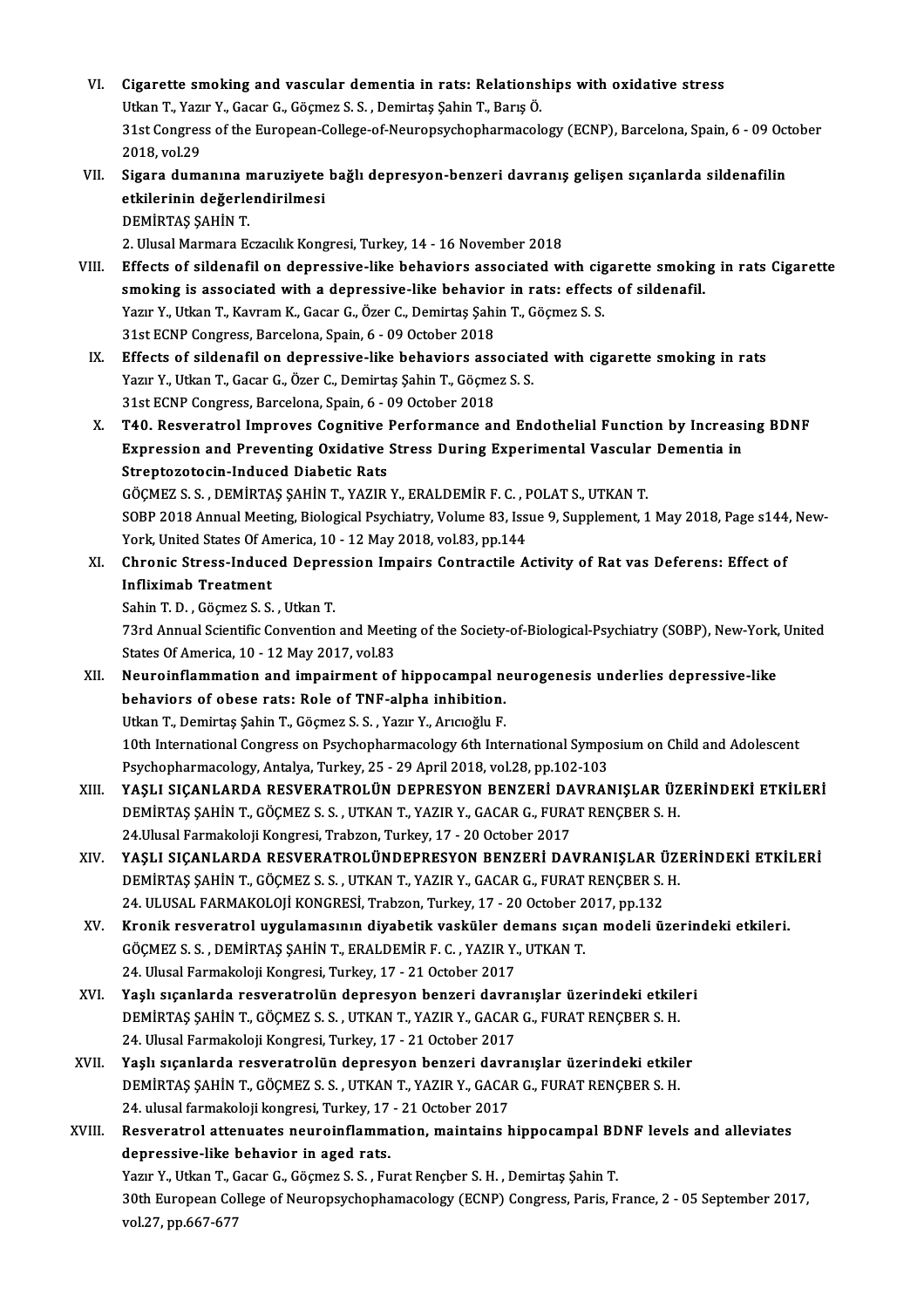| XIX.    | Resveratrol attenuates neuroinflammation, maintains hippocampal bdnf levels and alleviates in aged                                             |
|---------|------------------------------------------------------------------------------------------------------------------------------------------------|
|         | rats                                                                                                                                           |
|         | YAZIR Y., UTKAN T., GACAR G., FURAT RENÇBER S. H., DEMİRTAŞ ŞAHİN T., GÖÇMEZ S. S.                                                             |
|         | 30th ECNP Congress, France, 2 - 05 September 2017, vol.27, pp.667                                                                              |
| XX.     | Etanercept treatment reverses the impaired spatial and emotional memory functions in different age                                             |
|         | groups of genetic absence epileptic WAG/Rij rats                                                                                               |
|         | Utkan T., Demirtaş Şahin T., Karson A., Göçmez S. S.                                                                                           |
|         | 30th Congress of the European-College-of-Neuropsychopharmacology (ECNP), Paris, France, 2 - 05 September                                       |
|         | 2017, vol.27                                                                                                                                   |
| XXI.    | Depressive-like behaviors in a genetic model of absence seizures: Effects of neural stem cell                                                  |
|         | treatment                                                                                                                                      |
|         | Demirtaş Şahin T., Utkan T., Karson A., Göçmez S. S., Arıcıoğlu F.                                                                             |
|         | 9th International Psychopharmacology Congress, Antalya, Turkey, 26 - 30 April 2017                                                             |
| XXII.   | Streptozotosinle diyabet oluşturulan sıçanlarda resveratrolün anksiyolitik ve antidepresan benzeri                                             |
|         | etkileri.                                                                                                                                      |
|         | DEMIRTAS SAHIN T., GÖÇMEZ S. S., UTKAN T.                                                                                                      |
|         | 15. ulusal sinirbilim kongresi, Turkey, 7 - 10 May 2017                                                                                        |
| XXIII.  | Depressive-like Behaviors in a Genetic Model of Absence Seizures: Effects of Neural Stem Cell                                                  |
|         | Treatment. Psychiatry and Clinical Psychopharmacology, Volume 27, Supplement 1, May 2017, Page                                                 |
|         | 23. 26-30 April, 2017, Antalya, Turkey<br>DEMİRTAŞ ŞAHİN T., UTKAN T., KARSON A., GÖÇMEZ S. S., ARICIOĞLU F.                                   |
|         |                                                                                                                                                |
|         | 9th International Congress on Psychopharmacology 5th International Symposium on Child and Adolescent<br>Psychopharmacology, 26 - 30 April 2017 |
| XXIV.   | Neural Stem Cell Treatment Prevents Neuroinflammation and Increases Hippocampal BDNF Levels in                                                 |
|         | Genetic Absence Epileptic WAG/Rij Rats.                                                                                                        |
|         | Utkan T., Demirtaş Şahin T., Yazır Y., Halbutoğulları Z. S., Göçmez S. S., Arıcıoğlu F.                                                        |
|         | 9th International Congress on Psychopharmacology 5th International Symposium on Child and Adolescent                                           |
|         | Psychopharmacology, Antalya, Turkey, 26 - 30 April 2017, vol.27, pp.55-56                                                                      |
| XXV.    | Etanercept improves cognitive deficits by reducing both peripheral inflammation and                                                            |
|         | neuroinflammation and maintaining hippocampal BDNF levels in aging                                                                             |
|         | Yazır Y., Utkan T., Demirtaş Şahin T., Göçmez S. S., Gacar G., Arkan S., Karson A.                                                             |
|         | 29th Congress of the European-College-of-Neuropsychopharmacology (ECNP), Vienna, Austria, 17 - 20 September                                    |
|         | 2016, vol.26                                                                                                                                   |
| XXVI.   | Etanercept, a TNF-a inhibitor, has antidepressant-like effect in different age groups of genetic                                               |
|         | absence epileptic WAG/Rij rats                                                                                                                 |
|         | DEMİRTAŞ ŞAHİN T., UTKAN T., KARSON A., GÖÇMEZ S. S.                                                                                           |
|         | 29th ECNP Congress, 17 - 20 September 2016                                                                                                     |
| XXVII.  | Resveratrol affects plasma testosterone, corticosterone and inflammatory cytokine levels in chronic                                            |
|         | unpredictable mild stress-exposed rats:relationship with erectile dysfunction                                                                  |
|         | Yazır Y., Gacar G., Utkan T., Demirtaş Şahin T., Göçmez S. S.                                                                                  |
|         | 29th European College of Neuropsychophamacology (ECNP) Congress, Vienna, Austria, 17 - 20 September 2016                                       |
| XXVIII. | Resveratrol Affects Plasma Testosterone Corticosterone and Inflammatory Cytokine Levels in                                                     |
|         | Chronic Unpredictable Mild Stress exposed Rats Relationship with Erctile Dysfunction                                                           |
|         | YAZIR Y., GACAR G., UTKAN T., DEMİRTAŞ ŞAHİN T., GÖÇMEZ S. S.                                                                                  |
|         | 29th ECNP Congress, VİYENA, Austria, 17 - 20 September 2016                                                                                    |
| XXIX.   | EFFECTS OF ETANERCEPT ON HIPPOCAMPAL BRAIN DERIVED NEUROTROPHIC FACTOR EXPRESSION                                                              |
|         | IN CAFETERIA DIET FED RATS                                                                                                                     |
|         | YAZIR Y., FURAT RENÇBER S. H., Kavram K., DEMİRTAŞ ŞAHİN T., UTKAN T.                                                                          |
|         | European Microscopy Congress, 28 August - 02 September 2016                                                                                    |
| XXX.    | C022 Investigation of the functional responses of myometrium smoothmuscle in secondhand                                                        |
|         | smoking and chronic alcohol consuming rats                                                                                                     |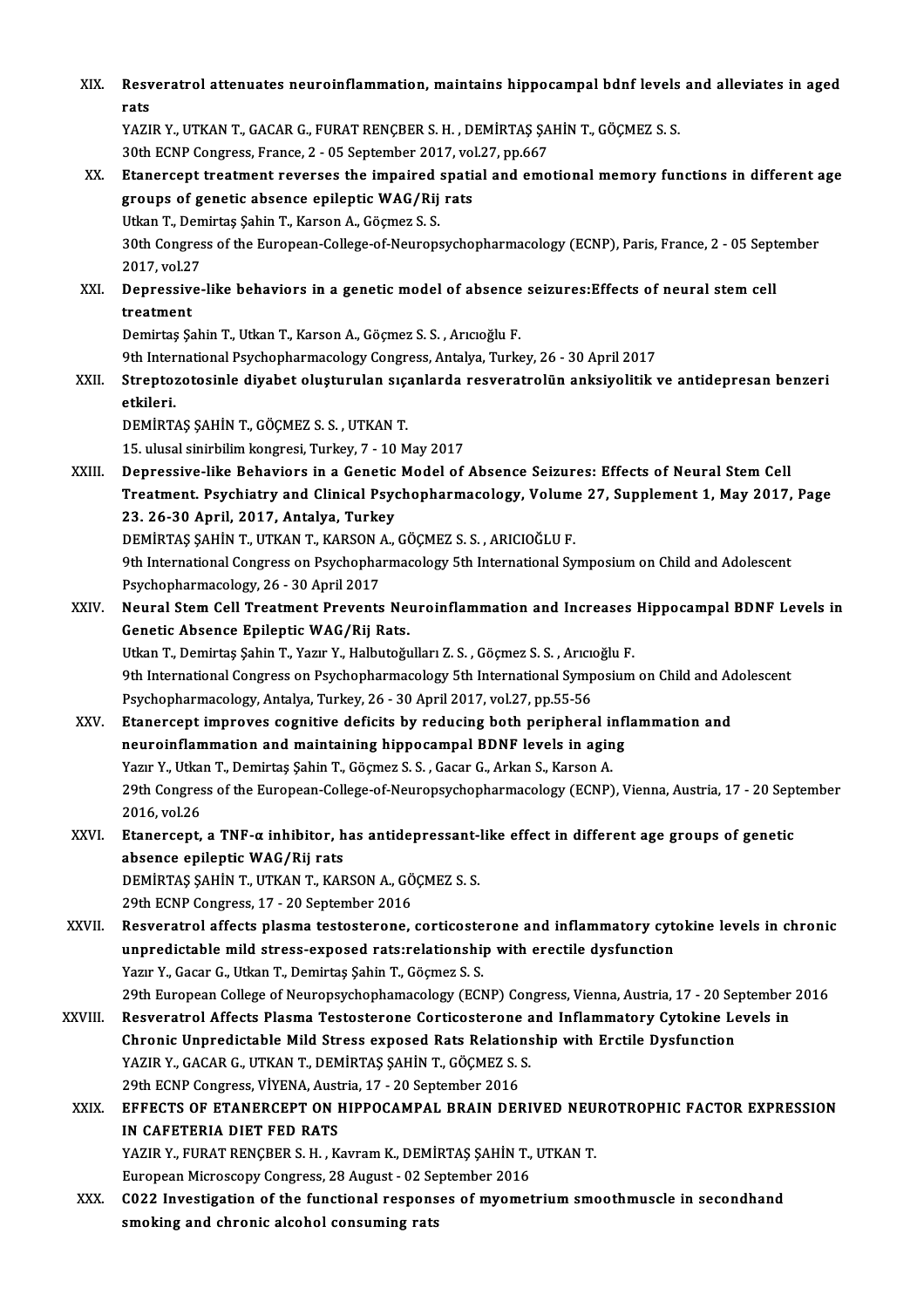GÖÇMEZ S. S. , korun z. e. , DEMİRTAŞ ŞAHİN T., UTKAN T.<br>7th euronean cangyeze of pharmacelogy, 26, 20 June 202 GÖÇMEZ S. S. , korun z. e. , DEMİRTAŞ ŞAHİN T., UTKAN T.<br>7th european congress of pharmacology, 26 - 30 June 2016<br>Cosmaz SS Sangarulumu MB Kadvirhalsayna 77 Ozan C

XXXI. Gocmez SS SergazykyzyMR Kadyirbekovna ZZ Ozer C Demirtaş Şahin T Utkan T Ketamin treatment 7th european congress of pharmacology, 26 - 30 June 2016<br>Gocmez SS Sergazykyzy MR Kadyirbekovna ZZ Ozer C Demirtaş Şahin T Utkan T Ketamin treatment<br>reverses age related vascular dysfunction in thoracic aorta 26 30 June Co Gocmez SS Sergazykyzy MR Kao<br>reverses age related vascular d<br>285 604 2016 Istanbul Turkey<br>CÖCMEZ S.S.Sergazykunu M. Kadı reverses age related vascular dysfunction in thoracic aorta 26 30 June Congre<br>285 604 2016 Istanbul Turkey<br>GÖÇMEZ S.S., Sergazykyzy M., Kadyirbekovna Z., Özer C., DEMİRTAŞ ŞAHİN T., UTKAN T.<br><sup>7th Euronean Congress of Pharm</sup> 285 604 2016 Istanbul Turkey<br>GÖÇMEZ S. S. , Sergazykyzy M., Kadyirbekovna Z., Özer C., DEMİRTAŞ ŞAHİN T., UTKAN T.

7th European Congress of Pharmacology, 26 - 30 June 2016

- XXXII. Effects of chronic etanercept a TNF inhibitor on vascular reactivity in cafeteria diet fedrats<br>DEMIRTAS SAHIN T. GÖCMEZ S. S., UTKAN T. 7th european congress of pharmacology, 26 - 30 June 2016
- DEMIRTAŞ ŞAHİN T., GÖÇMEZ S. S. , UTKAN T.<br>7th european congress of pharmacology, 26 30 June 2016<br>XXXIII. Chronic unpredictable mild stress impairs neurogenic and endothelium dependent relaxation of<br>xxXIII. Chronic unpre 7th european congress of pharmacology, 26 - 30 June 2016<br>Chronic unpredictable mild stress impairs neurogenic and endothelium dependent relaxation of<br>rabbit corpus cavernosum smooth muscle Improvement with chronic administ rabbit corpus cavernosum smooth muscle Improvement with chronic administration of resveratrol GÖÇMEZ S.S., DEMİRTAŞ ŞAHİN T., UTKAN T. 7th European Congress of Pharmacology, 26 - 30 June 2016

XXXIV. Ketamine treatment reverses age-related vascular dysfunction in thoracic aorta

- 7th European Congress of Pharmacology, 26 30 June 2016<br>Ketamine treatment reverses age-related vascular dysfunction in thoracic aorta<br>GÖÇMEZ S.S. , SERGAZYKYZY M. R. , KADYİRBEKOVNA Z. Z. , ÖZER C., DEMİRTAŞ ŞAHİN T., UT Ketamine treatment reverses age-related vascular dys<br>GÖÇMEZ S.S., SERGAZYKYZY M. R., KADYİRBEKOVNA Z. Z.,<br>7th European Congress of Pharmacology, 26 - 30 June 2016<br>Effects of shnonis stanonsont, a TNE alpha inhibitor, s GÖÇMEZ S. S. , SERGAZYKYZY M. R. , KADYİRBEKOVNA Z. Z. , ÖZER C., DEMİRTAŞ ŞAHİN T., UTKAN T.<br>7th European Congress of Pharmacology, 26 - 30 June 2016<br>XXXV. Effects of chronic etanercept, a TNF-alpha inhibitor, on vasc
- 7th European Congress of Pharmacology, 26 30 June 2016<br>Effects of chronic etanercept, a TNF-alpha inhibitor, on vascular reactivity in cafeteria diet-fed rats<br>DEMİRTAŞ ŞAHİN T., GÖÇMEZ S. S. , UTKAN T. Effects of chronic etanercept, a TNF-alpha inhibitor, o<br>DEMİRTAŞ ŞAHİN T., GÖÇMEZ S. S. , UTKAN T.<br>7th European Congress of Pharmacology, 26 - 30 June 2016<br>Investigation of the functional reaponess of musmatri
- XXXVI. Investigation of the functional responses of myometrium smooth muscle in secondhand smoking and chronic alcohol consuming rats Tth European Congress of Pharmace<br>Investigation of the functional r<br>chronic alcohol consuming rats<br>CÖCMEZSS KOPUNIZA DEMIPT Investigation of the functional responses of myomet<br>chronic alcohol consuming rats<br>GÖÇMEZ S.S., KORUN z.e., DEMİRTAŞ ŞAHİN T., UTKAN T.<br><sup>7th Euronean Congress of Pharmasology, 26, 20 June 201</sub></sup> chronic alcohol consuming rats<br>GÖÇMEZ S.S., KORUN z.e., DEMİRTAŞ ŞAHİN T., UTKAN T.<br>7th European Congress of Pharmacology, 26 - 30 June 2016<br>Effects of Chronic Ethecuvimide Treatment on Cardio

GÖÇMEZ S. S. , KORUN z. e. , DEMİRTAŞ ŞAHİN T., UTKAN T.<br>7th European Congress of Pharmacology, 26 - 30 June 2016<br>XXXVII. Effects of Chronic Ethosuximide Treatment on Cardiovascular Changes in Genetic Absence Epileptic 7th European Congress of Pharmacology, 26 - 30 June 2016<br>Effects of Chronic Ethosuximide Treatment on Cardio<br>WAG/Rij Rats<br>Sahin T., Utkan T., Karson A. Effects of Chronic Ethos<mark>t</mark><br>WAG/Rij Rats<br>Sahin T., Utkan T., Karson A.<br><sup>20th</sup> Seaul Warld Congress.

30th Seoul World Congress of the International-College-of-Neuropsychopharmacology (CINP), Seoul, South Korea, 3 -07 July2016,vol.19,pp.268-269 30th Seoul World Congress of the International-College-of-Neuropsychopharmacology (CINP), Seoul, Sou<br>3 - 07 July 2016, vol.19, pp.268-269<br>XXXVIII. Analysis of glutamate-induced processing of proline-rich transmembrane prot

3 - 07 July 2016, vol.19, pp.268-269<br>Analysis of glutamate-induced processing of proline-rich transmemb<br>UTKAN T., DEMİRTAŞ ŞAHİN T., KARSON A., HALBUTOĞULLARI Z. S. , YAZIR Y.<br>20th Seaul Warld Cangress of the International Analysis of glutamate-induced processing of proline-rich transmembrane protein 2 (PRRT2)<br>UTKAN T., DEMİRTAŞ ŞAHİN T., KARSON A., HALBUTOĞULLARI Z. S. , YAZIR Y.<br>30th Seoul World Congress of the International-College-of-Neu UTKAN T., DEMIRTAŞ ŞAHİN T.,<br>30th Seoul World Congress of the<br>3 - 07 July 2016, vol.19, pp.269<br>Effect of Nounal Stam Gall T.

### 30th Seoul World Congress of the International-College-of-Neuropsychopharmacology (CINP), Seoul, Sou<br>3 - 07 July 2016, vol.19, pp.269<br>XXXIX. Effect of Neural Stem Cell Transplantation on Absence Seizures in Genetic Absence 3 - 07 July 2016, vol.19, pp.269<br>Effect of Neural Stem Cell Transplantatio<br>WAG/Rij Rats<br>Utkan T., Demirtas Sahin T., Karson A., Yazır Y. Effect of Neural Stem Cell Transplantation on Absence Seizures in Genetic Absence Epileptic

30th Seoul World Congress of the International-College-of-Neuropsychopharmacology (CINP), Seoul, South Korea, 3 -07 July2016,vol.19,pp.269

30th Seoul World Congress of the International-College-of-Neuropsychopharmacology (CINP), Seou<br>3 - 07 July 2016, vol.19, pp.269<br>XL. Obez Siçanlarda Etanerseptin Vasküler Düz Kasta Enos Ekspresyonu Üzerine Etkilerinin<br>Immün 3 - 07 July 2016, vol.19, pp.269<br>Obez Siçanlarda Etanerseptin Vasküler Düz<br>Immünohistokimyasal Olarak Araştirilmasi.<br>YAZIB V. KAVRAM K. EURAT RENCRER S. H. DE Immünohistokimyasal Olarak Araştirilmasi.<br>YAZIR Y., KAVRAM K., FURAT RENÇBER S. H. , DEMİRTAŞ ŞAHİN T., UTKAN T. Immünohistokimyasal Olarak Araştirilmasi.<br>YAZIR Y., KAVRAM K., FURAT RENÇBER S. H. , DEMİRTAŞ ŞAHİN T., UTKAN T.<br>13. Ulusal Histoloji ve Embriyoloji Kongresi, İzmir, Turkey, 30 April - 03 May 2016<br>OBEZ SICANLARDA ETANERSER XLI. OBEZ SIÇANLARDA ETANERSEPTİN VASKÜLER DÜZ KASTA eNOS EKSPRESYONU ÜZERİNE

13. Ulusal Histoloji ve Embriyoloji Kongresi, İzmir, Turkey, 30 April - 03 M<br>OBEZ SIÇANLARDA ETANERSEPTİN VASKÜLER DÜZ KASTA eNOS<br>ETKİLERİNİN İMMÜNOHİSTOKİMYASAL OLARAK ARAŞTIRILMASI<br>VAZIB V. Kayram K. EUBAT BENÇBER S. H. OBEZ SIÇANLARDA ETANERSEPTİN VASKÜLER DÜZ KASTA eNOS E<br>ETKİLERİNİN İMMÜNOHİSTOKİMYASAL OLARAK ARAŞTIRILMASI<br>YAZIR Y., Kavram K., FURAT RENÇBER S. H. , DEMİRTAŞ ŞAHİN T., UTKAN T.<br>12 Husel Histolaji ve Embriyalaji Kanstesi ETKİLERİNİN İMMÜNOHİSTOKİMYASAL OLARAK ARAŞTIRILMASI<br>YAZIR Y., Kavram K., FURAT RENÇBER S. H. , DEMİRTAŞ ŞAHİN T., UTKAN T. YAZIR Y., Kavram K., FURAT RENÇBER S. H. , DEMİRTAŞ ŞAHİN T., UTKAN T.<br>13.Ulusal Histoloji ve Embriyoloji Kongresi, Turkey, 30 April - 03 May 2016<br>XLII. Immunohistochemical Analyses of Etanercept s Effects on Vascular

# 13.Ulusal Histoloji ve Embriyoloji Kongresi, Turkey, 30 April - 03 May 2016<br>Immunohistochemical Analyses of Etanercept s Effects on Vascular S<br>in Obese Rats<br>YAZIR Y., KAVRAM K., FURAT RENÇBER S. H. , DEMİRTAŞ ŞAHİN T., UTK Immunohistochemical Analyses of Etanercept s Effects on Vascular :<br>in Obese Rats<br>YAZIR Y., KAVRAM K., FURAT RENÇBER S. H. , DEMİRTAŞ ŞAHİN T., UTKAN T.<br>12. National Histology and Embryology Congress with International Pert

in Obese Rats<br>YAZIR Y., KAVRAM K., FURAT RENÇBER S. H. , DEMİRTAŞ ŞAHİN T., UTKAN T.<br>13. National Histology and Embryology Congress with International Participation, İzmir, Turkey, 30 April - 03 May<br>2016 YAZII<br>13. N<br>2016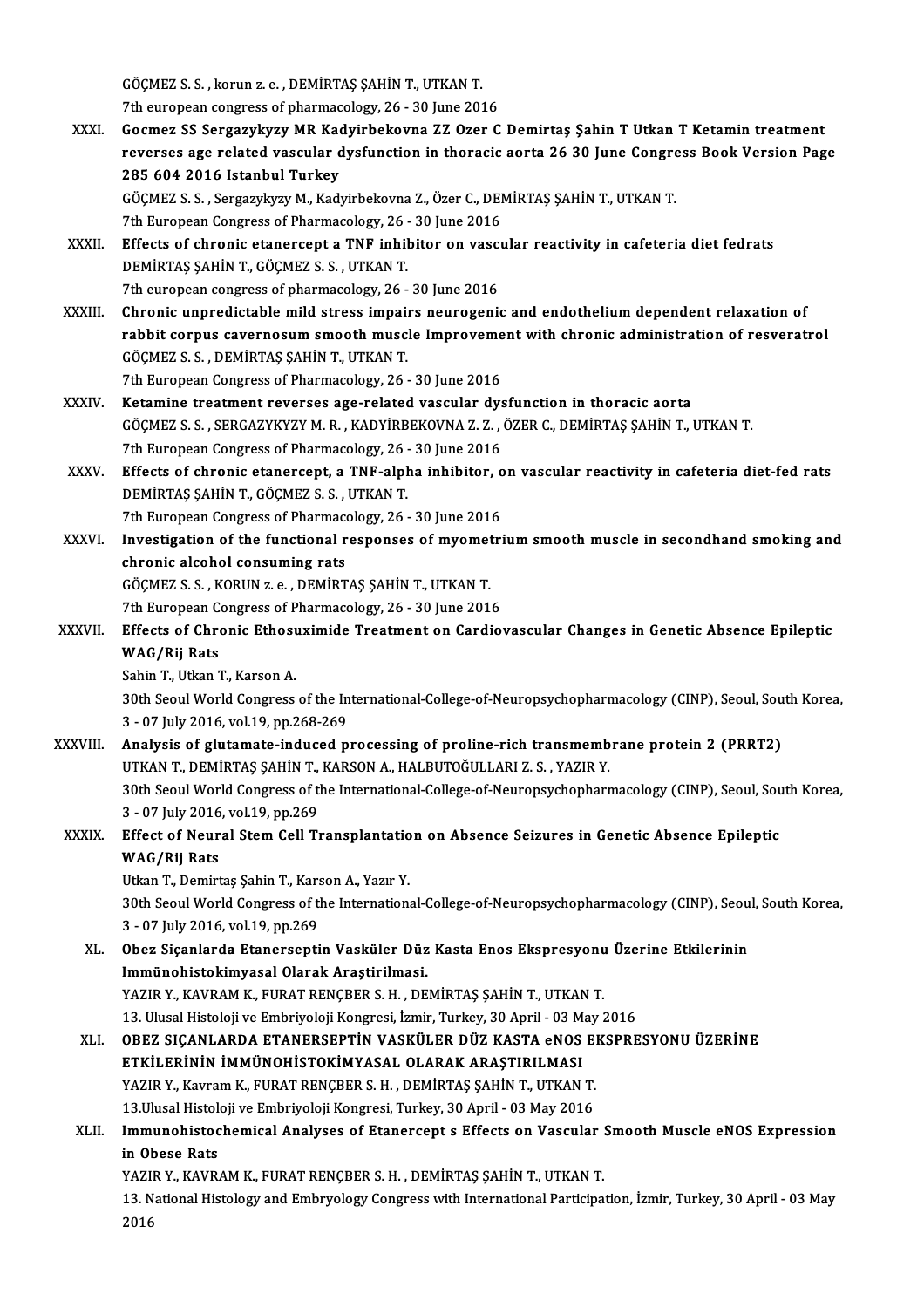- XLIII. Effects of chronic etanercept a TNF ainhibitor on cognitive dysfunction in cafeteria diet fed rats Demirtaş Şahin T., Utkan T., Göçmez S. S., Karson A.<br>28th ECNP Congress, Amsterdam, Netherlands, 29 August - 01 September 2015 Effects of chronic etanercept a TNF ainhibitor on cognitive dysfunction<br>Demirtaş Şahin T., Utkan T., Göçmez S. S. , Karson A.<br>28th ECNP Congress, Amsterdam, Netherlands, 29 August - 01 September 2015<br>Effect of negyenatuel Demirtaş Şahin T., Utkan T., Göçmez S. S. , Karson A.<br>28th ECNP Congress, Amsterdam, Netherlands, 29 August - 01 September 2015<br>XLIV. Effect of resveratrol on penile neuronal and endothelial nitric oxide synthase expressio
- 28th ECNP Congress, Amsterdam, Netherlands, 29<br>Effect of resveratrol on penile neuronal and<br>unpredictable mild stress depression model<br>Yazır V. Demirtas Sabin T. Gösmaz S. S. Utkan T. ( Effect of resveratrol on penile neuronal and endotheli<br>unpredictable mild stress depression model<br>Yazır Y., Demirtaş Şahin T., Göçmez S.S. , Utkan T., Gacar M. N.<br>29th FCNP Congress, Amsterdam Netherlands, 29 August, .01 unpredictable mild stress depression model<br>Yazır Y., Demirtaş Şahin T., Göçmez S. S. , Utkan T., Gacar M. N.<br>28th ECNP Congress, Amsterdam, Netherlands, 29 August - 01 September 2015<br>Protestive effects of an extrast of pro Yazır Y., Demirtaş Şahin T., Göçmez S. S. , Utkan T., Gacar M. N.<br>28th ECNP Congress, Amsterdam, Netherlands, 29 August - 01 September 2015<br>XLV. Protective effects of an extract of propolis in scopolamine induced cognitive
- 28th ECNP Congress, Amsterdam, Netherlands, 29 August 01<br>Protective effects of an extract of propolis in scopolam<br>Göçmez S. S. , Demirtaş Şahin T., Aksöz E., Utkan T., Gacar M. N.<br>29th ECNP Congress, Amsterdam, Netherlan Protective effects of an extract of propolis in scopolamine induced cog<br>Göçmez S. S. , Demirtas Şahin T., Aksöz E., Utkan T., Gacar M. N.<br>28th ECNP Congress, Amsterdam, Netherlands, 29 August - 01 September 2015<br>Protective Göçmez S. S. , Demirtaş Şahin T., Aksöz E., Utkan T., Gacar M. N.<br>28th ECNP Congress, Amsterdam, Netherlands, 29 August - 01 September 2015<br>XLVI. Protective effects of metformin inscopolamine induced cognitive impairment i
- 28th ECNP Congress, Amsterdam, Netherlands, 29<br>Protective effects of metformin inscopolami<br>Aksöz E., Göçmez S. S. , Demirtaş Şahin T., Utkan T.<br>29th ECNB Congress, Amsterdam, Natherlands, 29 Protective effects of metformin inscopolamine induced cognitive impair<br>Aksöz E., Göçmez S. S. , Demirtaş Şahin T., Utkan T.<br>28th ECNP Congress, Amsterdam, Netherlands, 29 August - 01 September 2015<br>B. 1. g. 049 Chronis ata Aksöz E., Göçmez S. S. , Demirtaş Şahin T., Utkan T.<br>28th ECNP Congress, Amsterdam, Netherlands, 29 August - 01 September 2015<br>XLVII. P 1 g 049 Chronic etanercept treatment exerts antidepressant like effect in cafeteria di
- 28th ECNP Congress, Amsterdam, Netherland<br>P 1 g 049 Chronic etanercept treatment<br>Utkan T., Demirtaş Şahin T., Aksöz E., Arkan S.<br>EUROPEAN NEUROPSYCHOPHAPMACOLOCY P 1 g 049 Chronic etanercept treatment exerts antidepressant like effect in cafeteria diet fed rats<br>Utkan T., Demirtaş Şahin T., Aksöz E., Arkan S.<br>EUROPEAN NEUROPSYCHOPHARMACOLOGY, Amsterdam, Netherlands, 29 August - 03 S Utkan T., Demirtaş Şahin T., Aksöz E., Arkan S.<br>EUROPEAN NEUROPSYCHOPHARMACOLOGY, Amsterdam, Netherlands, 29 August - 03 September 2015, vol.25,<br>pp.264 EUROPEAN NEUROPSYCHOPHARMACOLOGY, Amsterdam, Netherlands, 29 August - 03 September 2015, vol<br>pp.264<br>XLVIII. P 1 j 032 Protective effects of metformin in scopolamine induced cognitive impairment in rats
- pp.264<br>P 1 j 032 Protective effects of metformin in<br>Aksöz E., Göçmez S. S. , Demirtaş Şahin T., Utkan T.<br>FUROPEAN NEUPOPSYCHOPHAPMACOLOGY, Ame P 1 j 032 Protective effects of metformin in scopolamine induced cognitive impairment in rats<br>Aksöz E., Göçmez S. S. , Demirtaş Şahin T., Utkan T.<br>EUROPEAN NEUROPSYCHOPHARMACOLOGY, Amsterdam, Netherlands, 29 August - 03 Se

Aksöz E., Göçmez S. S. , Demirtaş Şahin T., Utkan T.<br>EUROPEAN NEUROPSYCHOPHARMACOLOGY, Amsterdam, Netherlands, 29 August - 03 September 2015, vol.25<br>XLIX. Effects of chronic etanercept, a TNF-alpha inhibitor, on cognitive EUR<br>Effe<br>rats<br><sup>Domi</sup> Effects of chronic etanercept, a TNF-alpha inhibitor, on cognitive dysfunction in cafeteria diet-fed<br>rats<br>Demirtas T., UTKAN T., Gocmez S.S. , KARSON A.

rats<br>Demirtas T., UTKAN T., Gocmez S. S. , KARSON A.<br>28th Congress of the European-College-of-Neuropsychopharmacology (ECNP), Amsterdam, Netherlands, 29<br>August, 01 Santamber 2015, vol.25 Demirtas T., UTKAN T., Gocmez S. S. ,<br>28th Congress of the European-Colle<br>August - 01 September 2015, vol.25<br>Ponile constitutive nitris exide S 28th Congress of the European-College-of-Neuropsychopharmacology (ECNP), Amsterdam, Netherlands, 29<br>August - 01 September 2015, vol.25<br>L. Penile constitutive nitric oxide synhtase expression in depressed rats exposed to un

- August 01 September 2015, vol.25<br>Penile constitutive nitric oxide synhtase<br>chronic mild stress role of inflammation<br>DEMIPTAS SAHINT VAZIR V LARSON A PAY Penile constitutive nitric oxide synhtase expression in d<br>chronic mild stress role of inflammation<br>DEMİRTAŞ ŞAHİN T., YAZIR Y., KARSON A., BAYRAMGÜRLER D.<br>ECNP Amsterdam Netherlanda 29 August - 91 September 291 chronic mild stress role of inflammation<br>DEMİRTAŞ ŞAHİN T., YAZIR Y., KARSON A., BAYRAMGÜRLER D.<br>ECNP, Amsterdam, Netherlands, 29 August - 01 September 2015<br>B. 5. 0.001 Effects of stanonsont on vessular damentia in a
- DEMIRTAŞ ŞAHIN T., YAZIR Y., KARSON A., BAYRAMGÜRLER D.<br>ECNP, Amsterdam, Netherlands, 29 August 01 September 2015<br>LI. P 5 e 001 Effects of etanercept on vascular dementia in aged rats<br>UTKAN T., YAZIR Y., DEMIRTAS SAHIN T ECNP, Amsterdam, Netherlands, 29 August - 01 Septe<br>P 5 e 001 Effects of etanercept on vascular de<br>UTKAN T., YAZIR Y., DEMİRTAŞ ŞAHİN T., KARSON A. 28. ECNP Congress, 29 - 03 August 2015
- UTKAN T., YAZIR Y., DEMIRTAŞ ŞAHIN T., KARSON A.<br>28. ECNP Congress, 29 03 August 2015<br>LII. Effects of chronic etanercept, a TNF inhibitor, on cognitive dysfunction in cafeteria diet-fed rats<br>DEMIRTAS SAHIN T. UTVAN T. CÖ 28. ECNP Congress, 29 - 03 August 2015<br>Effects of chronic etanercept, a TNF inhibitor, on contracts of chronic etanercept, a TNF inhibitor, on contra<br>DEMIRTAŞ ŞAHİN T., UTKAN T., GÖÇMEZ S. S. , KARSON A. Effects of chronic etanercept, a TNF inhibitor, o<br>DEMIRTAŞ ŞAHİN T., UTKAN T., GÖÇMEZ S. S., KARSON<br>28th ECNP Congress, 29 August - 01 September 2015 DEMIRTAŞ ŞAHİN T., UTKAN T., GÖÇMEZ S. S., KARSON A.<br>28th ECNP Congress, 29 August - 01 September 2015<br>LIII. P 4 c 001 Penile constitutive nitric oxide synthase expression in depressed rats exposed to<br>unaposistable chronic
- 28th ECNP Congress, 29 August 01 September 2015<br>P 4 c 001 Penile constitutive nitric oxide synthase express<br>unpredictable chronic mild stress role of inflammation<br>DEMIPTAS SAHIN T VAZIB V JITKAN T KARSON A P 4 c 001 Penile constitutive nitric oxide synth<br>unpredictable chronic mild stress role of inflament<br>DEMIRTAŞ ŞAHİN T., YAZIR Y., UTKAN T., KARSON A.<br>29 ECNB Congress 29 August - 03 Sentember 2015 unpredictable chronic mild stress role of inflam<br>DEMİRTAŞ ŞAHİN T., YAZIR Y., UTKAN T., KARSON A.<br>28. ECNP Congress, 29 August - 03 September 2015<br>Effects of stanspeart on yascular demantia in 1
- 28. ECNP Congress, 29 August 03 September 2015<br>LIV. Effects of etanercept on vascular dementia in aged rats AksözE.,UtkanT.,Yazır Y.,Demirtaş ŞahinT.,KarsonA. Effects of etanercept on vascular dementia in aged rats<br>Aksöz E., Utkan T., Yazır Y., Demirtaş Şahin T., Karson A.<br>28th Congress of the European-College-of-Neuropsychopharmacology (ECNP), Amsterdam, Netherlands, 29<br>August Aksöz E., Utkan T., Yazır Y., Demirtaş<br>28th Congress of the European-Colle<br>August - 01 September 2015, vol.25<br>B 1 s 007 Effect of shnonis etaps 28th Congress of the European-College-of-Neuropsychopharmacology (ECNP), Amsterdam, Netherlands, 29<br>August - 01 September 2015, vol.25<br>LV. P 1 g 007 Effect of chronic etanercept a TNF inhibitor treatment on depressive like
- August 01 September 2015, vol.25<br>P 1 g 007 Effect of chronic etand<br>aged rats LV. P 1 g 007 Effect of chronic etanercept a TNF inhibitor treatment on depressive like behaviour in<br>aged rats<br>DEMİRTAŞ ŞAHİN T., ARKAN S., KARSON A., UTKAN T.<br>28. ECNP Congress, 29 August - 03 September 2015 DEMIRTAS SAHIN T., ARKAN S., KARSON A., UTKAN T.

DEMIRTAŞ ŞAHİN T., ARKAN S., KARSON A., UTKAN T.<br>28. ECNP Congress, 29 August - 03 September 2015<br>LVI. Penile constitutive nitric oxide synthase expression in depressed rats exposed to unpredictable<br>chaonis mild stressy ro 28. ECNP Congress, 29 August - 03 September 2<br>Penile constitutive nitric oxide synthase e<br>chronic mild stress: role of inflammation<br>Domintes Sebin T. Youn V. Utlea T. Kanson A. Penile constitutive nitric oxide synthase expression in d<br>chronic mild stress: role of inflammation<br>Demirtaş Şahin T., Yazır Y., Utkan T., Karson A., Bayramgürler D.<br>28th Congress of the Europeen College of Neuropsychenham chronic mild stress: role of inflammation<br>Demirtaş Şahin T., Yazır Y., Utkan T., Karson A., Bayramgürler D.<br>28th Congress of the European-College-of-Neuropsychopharmacology (ECNP), Amsterdam, Netherlands, 29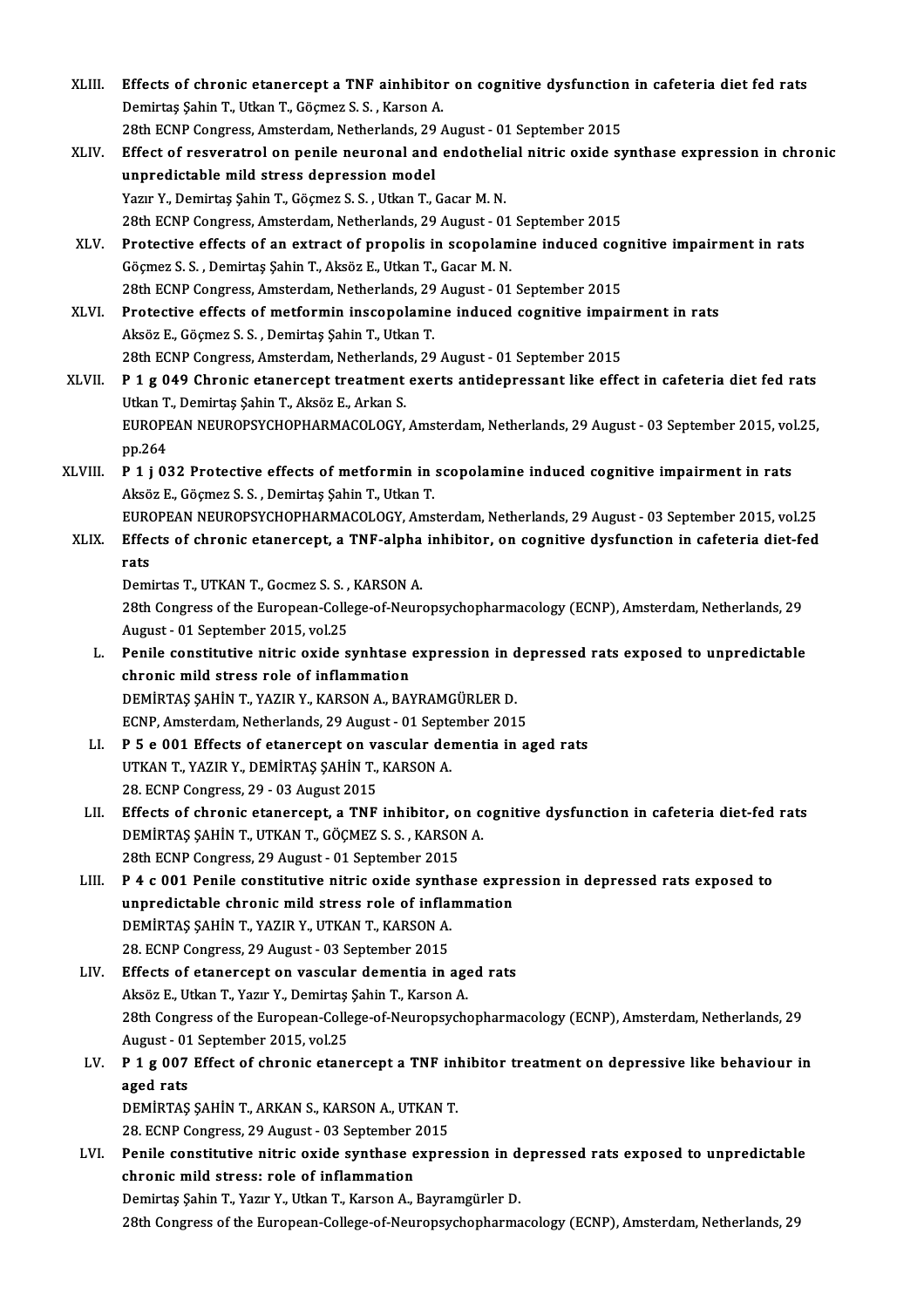August -01 September 2015,vol.25

- August 01 September 2015, vol.25<br>LVII. Effect of chronic etanercept (a TNF-α inhibitor) treatment on depressive-like behaviour in aged rats<br>REMIRTAS SAHIN T. ARKAN S. KARSON A. UTKAN T. DEMİRTAŞ ŞAHİN T., ARKAN S., KARSON A., UTKAN T. Effect of chronic etanercept (a TNF- $\alpha$  inhibitor)<br>DEMIRTAŞ ŞAHİN T., ARKAN S., KARSON A., UTKAN T.<br>28th ECNP Congress, 29 August - 01 September 2015<br>Chronic atanaraant trastmant avata antidannas DEMIRTAŞ ŞAHİN T., ARKAN S., KARSON A., UTKAN T.<br>28th ECNP Congress, 29 August - 01 September 2015<br>LVIII. Chronic etanercept treatment exerts antidepressant-like effect in cafeteria diet-fed rats<br>UTKAN T. DEMIRTAS SAHİN T.
- 28th ECNP Congress, 29 August 01 September 2015<br>Chronic etanercept treatment exerts antidepres<br>UTKAN T., DEMİRTAŞ ŞAHİN T., AKSÖZ E., ARKAN S. Chronic etanercept treatment exerts antidepres<br>UTKAN T., DEMİRTAŞ ŞAHİN T., AKSÖZ E., ARKAN S.<br>28th ECNP Congress, 29 August - 01 September 2015<br>Penila sanstitutive nitris exide sunthase express 28th ECNP Congress, 29 August - 01 September 2015
- LIX. Penile constitutive nitric oxide synthase expression in depressed rats exposed to unpredictable Penile constitutive nitric oxide synthase expression in depressed<br>chronic mild stress role of inflammation<br>DEMİRTAŞ ŞAHİN T., YAZIR Y., UTKAN T., KARSON A., BAYRAMGÜRLER D.<br>29th ECNP Congress 29 August, 91 September 2015 chronic mild stress role of inflammation<br>DEMİRTAŞ ŞAHİN T., YAZIR Y., UTKAN T., KARSON A., I<br>28th ECNP Congress, 29 August - 01 September 2015<br>The Belstienshin Between Aseins Indused Deme 28th ECNP Congress, 29 August - 01 September 2015<br>LX. The Relationship Between Ageing Induced Dementia and Inflammation
- Utkan T., Yazır Y., Demirtaş Şahin T., Karson A. The Relationship Between Ageing Induced Dementia and Inflammation<br>Utkan T., Yazır Y., Demirtaş Şahin T., Karson A.<br>70th Annual Scientific Meeting of the Society-of-Biological-Psychiatry on Stress, Emotion, Neurodevelopment Utkan T., Yazır Y., Demirtaş Şahin T., Karson A.<br>70th Annual Scientific Meeting of the Society-of-Biological-Psychiatry or<br>Psychopathology, Toronto, Canada, 14 - 16 May 2015, vol.77, pp.333-0<br>Fffect of Etanonsent o TNE alp 70th Annual Scientific Meeting of the Society-of-Biological-Psychiatry on Stress, Emotion, Neurodevelopment an<br>Psychopathology, Toronto, Canada, 14 - 16 May 2015, vol.77, pp.333-0<br>LXI. Effect of Etanercept a TNF alpha Inhi

### Psychopathology, Toronto, Canada, 14 - 16 May 2015, vol.77, pp.333-0<br>Effect of Etanercept a TNF alpha Inhibitor on Depressive Like<br>Conference<br>Demirtas Sahin T., Arkan S., Karson A., Utkan T. Effect of Etanercept a TNF alpha Inhibitor on Depressive Like Behavior in Cafeteria Diet Fed Rats

Conference<br>Demirtaş Şahin T., Arkan S., Karson A., Utkan T.<br>70th Annual Scientific Meeting of the Society-of-Biological-Psychiatry on Stress, Emotion, Neurodevelopment and<br>Ravshopsthelogy, 14, 16 May 2015 Demirtaş Şahin T., Arkan S., Karson<br>70th Annual Scientific Meeting of the<br>Psychopathology, 14 - 16 May 2015<br>Ftanansent Treatment Preventa I 70th Annual Scientific Meeting of the Society-of-Biological-Psychiatry on Stress, Emotion, Neurode<br>Psychopathology, 14 - 16 May 2015<br>LXII. Etanercept Treatment Prevents Emotional Memory Deficits of Cafeteria Diet Fed Rats<br>

- Psychopathology, 14 16 May 2015<br>Etanercept Treatment Prevents Emotional Memory Deficits of Cafeteria Diet Fed Rats<br>DEMİRTAŞ ŞAHİN T., UTKAN T., AKSÖZ E., KARSON A. Etanercept Treatment Prevents Emotional Memory Deficits of Cafeteria Diet Fed Rats<br>DEMİRTAŞ ŞAHİN T., UTKAN T., AKSÖZ E., KARSON A.<br>70th Annual Scientific Meeting of the Society-of-Biological-Psychiatry on Stress, Emotion, DEMIRTAŞ ŞAHİN T., UTKAN T., AKSO<br>70th Annual Scientific Meeting of the<br>Psychopathology, 14 - 16 May 2015<br>Fffest of Etanorsont, a TNE alph 70th Annual Scientific Meeting of the Society-of-Biological-Psychiatry on Stress, Emotion, Neurodevelopment and<br>Psychopathology, 14 - 16 May 2015<br>LXIII. Effect of Etanercept, a TNF-alpha Inhibitor, on Depressive-Like Behav
- Psychopathology, 14 16 May 2015<br>Effect of Etanercept, a TNF-alph<br>Demirtaş Şahin T., Utkan T., Aksöz E. Effect of Etanercept, a TNF-alpha Inhibitor, on Depressive-Like Behavior in Cafeteria Diet-Fed Rats<br>Demirtaş Şahin T., Utkan T., Aksöz E.<br>70th Annual Scientific Meeting of the Society-of-Biological-Psychiatry on Stress, Em 70th Annual Scientific Meeting of the Society-of-Biological-Psychiatry on Stress, Emotion, Neurodevelopment and

70th Annual Scientific Meeting of the Society-of-Biological-Psychiatry on Stress, E<br>Psychopathology, Toronto, Canada, 14 - 16 May 2015, vol.77<br>LXIV. The Relationship Between Ageing-Induced Dementia and Inflammation<br>UTKAN T Psychopathology, Toronto, Canada, 14 -<br>The Relationship Between Ageing-In<br>UTKAN T., YAZIR Y., DEMİRTAŞ ŞAHİN T.<br>70th Annual Scientific Meeting of the Sea UTKAN T., YAZIR Y., DEMİRTAŞ ŞAHİN T.<br>70th Annual Scientific Meeting of the Society-of-Biological-Psychiatry on Stress, Emotion, Neurodevelopment and UTKAN T., YAZIR Y., DEMİRTAŞ ŞAHİN T.<br>70th Annual Scientific Meeting of the Society-of-Biological-Psy<br>Psychopathology, Toronto, Canada, 14 - 16 May 2015, vol.77<br>Ftanersont Treatment Prevents Emetional Memeru De

### LXV. Etanercept Treatment Prevents Emotional Memory Deficits of Cafeteria Diet-Fed Rats<br>Demirtas Şahin T., Utkan T., Aksöz E., Karson A. Psychopathology, Toronto, Canada, 14 - 16 May<br>Etanercept Treatment Prevents Emotiona<br>Demirtaş Şahin T., Utkan T., Aksöz E., Karson A.<br>70th Annual Scientific Mesting of the Seciety of

Etanercept Treatment Prevents Emotional Memory Deficits of Cafeteria Diet-Fed Rats<br>Demirtaş Şahin T., Utkan T., Aksöz E., Karson A.<br>70th Annual Scientific Meeting of the Society-of-Biological-Psychiatry on Stress, Emotion, Demirtaş Şahin T., Utkan T., Aksöz E., Karson A.<br>70th Annual Scientific Meeting of the Society-of-Biological-Psy<br>Psychopathology, Toronto, Canada, 14 - 16 May 2015, vol.77<br>Infliximeb Essause segnitive impeinment indused by 70th Annual Scientific Meeting of the Society-of-Biological-Psychiatry on Stress, Emotion, Neurodevelopment and<br>Psychopathology, Toronto, Canada, 14 - 16 May 2015, vol.77<br>LXVI. Infliximab rescues cognitive impairment induc

# Psychopathology, Toronto, Canada, 14 - 16 May 2015, vol.77<br>Infliximab rescues cognitive impairment induced by u<br>of depression Infliximab rescues cognitive impairment induced by unpredicta<br>of depression<br>Demirtaş Şahin T., Yazır Y., Utkan T., Karson A., Bayramgürler D., Balcı F.<br>27th FCNP Congress Berlin Cermany 19, 21 Osteber 2014 vel 24

Demirtaş Şahin T., Yazır Y., Utkan T., Karson A., Bayramgürler D., Balcı F.<br>27th ECNP Congress, Berlin, Germany, 18 - 21 October 2014, vol.24

- Demirtaş Şahin T., Yazır Y., Utkan T., Karson A., Bayramgürler D., Balcı F.<br>27th ECNP Congress, Berlin, Germany, 18 21 October 2014, vol.24<br>LXVII. Effect of resveratrol on penile neuronal and endothelial nitric oxide syn 27th ECNP Congress, Berlin, Germany, 18 - 21 October 2014,<br>Effect of resveratrol on penile neuronal and endotheli<br>Yazır Y., Demirtaş Şahin T., Göçmez S.S. , Utkan T., Gacar M.N.<br>29th ECNP Congress, Amsterdam Nethorlands, 2 Effect of resveratrol on penile neuronal and endothelial nitric oxide sy<br>Yazır Y., Demirtaş Şahin T., Göçmez S. S. , Utkan T., Gacar M. N.<br>28th ECNP Congress, Amsterdam, Netherlands, 28 August - 01 September 2015<br>Infliksim
- Yazır Y., Demirtaş Şahin T., Göçmez S. S. , Utkan T., Gacar M. N.<br>28th ECNP Congress, Amsterdam, Netherlands, 28 August 01 September 2015<br>LXVIII. İnfliksimabın Öngörülemeyen Kronik Hafif Stres Uygulanmış Sıçanlarda Bozul 28th ECNP Congress, Amsterdam, Netherlands, 28 August - 01 September 2015<br>İnfliksimabın Öngörülemeyen Kronik Hafif Stres Uygulanmış Sıçanlard<br>Fonksiyonlar Üzerindeki Etkisinin Araştırılması İnfliksimabın Öngörülemeyen Kronik Hafif Stres Uygulanmış Sıçanlarda B<br>Fonksiyonlar Üzerindeki Etkisinin Araştırılması<br>DEMİRTAŞ ŞAHİN T., KARSON A., YAZIR Y., UTKAN T., BALCI F., BAYRAMGÜRLER D.<br>22 Hiyesi Farmakalaji Kansr DEMİRTAŞ ŞAHİN T., KARSON A., YAZIR Y., UTKAN T., BALCI F., BAYRAMGÜRLER D.<br>22. Ulusal Farmakoloji Kongresi, Antalya, Turkey, 4 - 07 November 2013, vol.324 DEMİRTAŞ ŞAHİN T., KARSON A., YAZIR Y., UTKAN T., BALCI F., BAYRAMGÜRLER D.<br>22. Ulusal Farmakoloji Kongresi, Antalya, Turkey, 4 - 07 November 2013, vol.324<br>LXIX. Öngörülemeyen Kronik Hafif Stres Uygulanmış Sıçanlarda V
- 22. Ulusal Farmakoloji Kongresi, Antalya, Turkey, 4 07 November 2013, vol.3.<br>Öngörülemeyen Kronik Hafif Stres Uygulanmış Sıçanlarda Vasküler D<br>Basıncı Değişiklikleri Üzerinde İnfliksimabın Etkilerinin Araştırılması<br>DEMİP Öngörülemeyen Kronik Hafif Stres Uygulanmış Sıçanlarda Vasküler Düz Kas I<br>Basıncı Değişiklikleri Üzerinde İnfliksimabın Etkilerinin Araştırılması<br>DEMİRTAŞ ŞAHİN T., UTKAN T., KARSON A., YAZIR Y., BAYRAMGÜRLER D., GACAR M. Basıncı Değişiklikleri Üzerinde İnfliksimabın Etkilerinin Araştırılması<br>DEMİRTAŞ ŞAHİN T., UTKAN T., KARSON A., YAZIR Y., BAYRAMGÜRLER D., GACAR M. N.<br>22. Ulusal Farmakoloji Kongresi, Antalya, Turkey, 4 - 07 November 2013,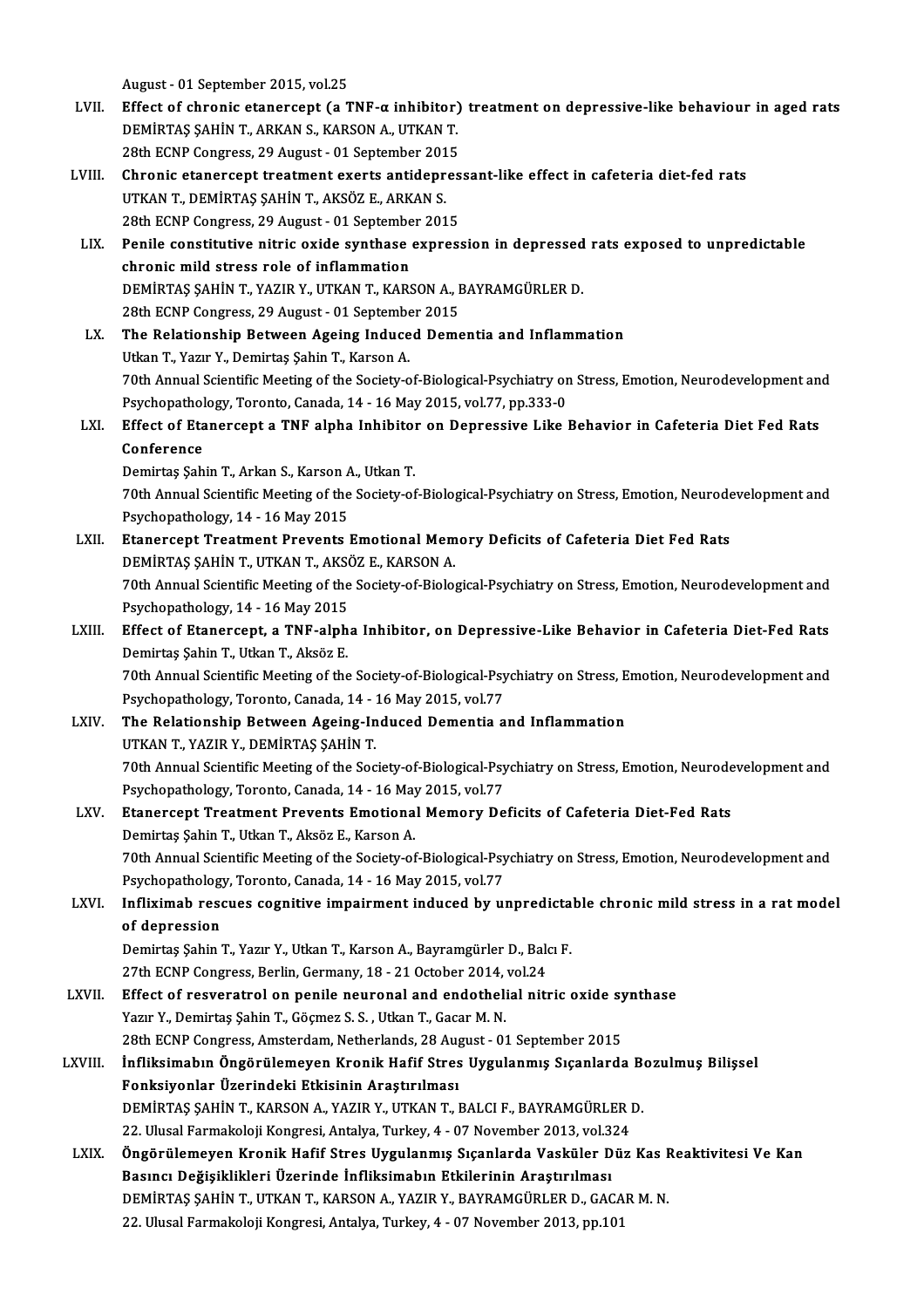| LXX.           | Öngörülemeyen Kronik Hafif Stres Uygulanmış Sıçanlarda Vasküler Düz Kas Reaktvitesi ve Kan                                                |
|----------------|-------------------------------------------------------------------------------------------------------------------------------------------|
|                | Basıncı Değişiklikleri Üzerinde İnfliksimabın Etkilerinin Araştırılması                                                                   |
|                | DEMIRTAŞ ŞAHİN T., UTKAN T., KARSON A., YAZIR Y., BAYRAMGÜRLER D., GACAR M. N.                                                            |
|                | 22. Ulusal Farmakoloji Kongresi, Turkey, 4 - 07 November 2013                                                                             |
| LXXI.          | Antidepressant-like activity of agomelatine in the mouse unpredictable chronic mild stressed model                                        |
|                | MUTLU O., ULAK G., Gumuslu E., Celikyurt I., Akar F., Bektas E., Demirtas T., Kir H., Musul M., Erden F.                                  |
|                | 6th European Congress of Pharmacology, Granada, Nicaragua, 17 - 20 July 2012, pp.243-246                                                  |
| LXXII.         | Resveratrol effects on mesenchymal stem cell proliferation and differentiation                                                            |
|                | Demirtaş Şahin T., Gacar G., Gacar M. N., Utkan T., Akpınar B., Halbutoğulları Z. S., Yazır Y.                                            |
|                | 6th European Congress of Pharmacology, Granada, Spain, 17 - 20 July 2012, pp.19-23                                                        |
| <b>LXXIII</b>  | Potential of resveratrol in anticancer therapy                                                                                            |
|                | Demirtas T., Gacar G., UTKAN T., Gacar N., Akpinar B., Karaoz E., Utkan Z.                                                                |
|                | 6th European Congress of Pharmacology, Granada, Nicaragua, 17 - 20 July 2012, pp.25-28                                                    |
| <b>LXXIV</b>   | Effects of haloperidol on learning and memory in naive and MK 801 injected mice in the passive                                            |
|                | avoidance and elevated plus maze tests                                                                                                    |
|                | KOMSUOĞLU ÇELİKYURT F. İ., MUTLU O., ULAK G., YILDIZ AKAR F., BEKTAŞ E., DEMİRTAŞ ŞAHİN T., ERDEN B. F.                                   |
|                | 25TH ECNP Congress, Viyana, Austria, 13 - 17 October 2012                                                                                 |
| <b>LXXV</b>    | Effects of haloperidol on memory in naive and MK-801-injected mice in passive avoidance and                                               |
|                | elevated plus maze tests                                                                                                                  |
|                | Celikyurt I. K., MUTLU O., ULAK G., AKAR F., BEKTAS E., DEMIRTAS T., TANYERI P., ERDEN F.                                                 |
|                | 25th Congress of the European-College-of-Neuropsychopharmacology (ECNP), Vienna, Austria, 13 - 17 October                                 |
|                | 2012, vol.22                                                                                                                              |
| <b>LXXVI</b> . | Effect of haloperidol on MK-801-induced memory deterioration in the Morris water maze and radial-                                         |
|                | arm maze tests in mice                                                                                                                    |
|                | MUTLU O., ULAK G., KOMSUOĞLU ÇELİKYURT F. İ. , YILDIZ AKAR F., DEMİRTAŞ ŞAHİN T., BEKTAŞ E., ERDEN B. F.                                  |
|                | 6th European Congress of Pharmacology, 17 - 20 July 2012                                                                                  |
| <b>LXXVII.</b> | Effects of haloperidol on MK 801 induced memory deterioration in the Morris water maze andradial                                          |
|                | arm maze tests in mice                                                                                                                    |
|                | MUTLU O., ULAK G., KOMSUOĞLU ÇELİKYURT F. İ., YILDIZ AKAR F., DEMİRTAŞ ŞAHİN T., BEKTAŞ E., ERDEN B. F.                                   |
|                | 6TH European Congress of Pharmacology, Granada, Spain, 17 - 20 July 2012                                                                  |
| LXXVIII.       | Effects of homeopathic remedy dragonfly anax imperator on learning and memory in Morris water<br>maze and passive avoidance tests in mice |
|                | MUTLU O., ULAK G., KOMSUOĞLU ÇELİKYURT F. İ., YILDIZ AKAR F., ERDEN B. F., DEMİRTAŞ ŞAHİN T.                                              |
|                | 6TH European Congress of Pharmacology, Granada, Spain, 17 - 20 July 2012                                                                  |
|                |                                                                                                                                           |
|                |                                                                                                                                           |

### Supported Projects

Supported Projects<br>DEMİRTAŞ ŞAHİN T., UTKAN T., YAZIR Y., GÖÇMEZ S. S. , DURUKSU G., Project Supported by Higher Education<br>Institutions, ÖNCÖPÜLEMEVEN KRONİK HAFİE STRESLE İNDÜKLENEN SICAN DERRESYON MODELİNDE İNEL DAPPOTTON TTOJOCES<br>DEMİRTAŞ ŞAHİN T., UTKAN T., YAZIR Y., GÖÇMEZ S. S. , DURUKSU G., Project Supported by Higher Education<br>Institutions, ÖNGÖRÜLEMEYEN KRONİK HAFİF STRESLE İNDÜKLENEN SIÇAN DEPRESYON MODELİNDE İNFLİKSİMAB,<br> DEMİRTAŞ ŞAHİN T., UTKAN T., YAZIR Y., GÖÇMEZ S. S. , DURUKSU G., Project Supported by Higher Education<br>Institutions, ÖNGÖRÜLEMEYEN KRONİK HAFİF STRESLE İNDÜKLENEN SIÇAN DEPRESYON MODELİNDE İNFI<br>RESVERATROL VE KUERSETİNİN Institutions, ÖNGÖRÜLEMEYEN KRONİK HAFİF STRESLE İNDÜKLENEN SIÇAN DEPRESYON MODELİNDE İNFLİKSİMAB,<br>RESVERATROL VE KUERSETİNİN VAS DEFERENS FONKSİYONEL YANITLARI ÜZERİNDEKİ ANTİOKSİDAN VE<br>ANTİİNFLAMATUAR ETKİLERİNİN ARAŞTIR RESVERATROL VE KUERSETİNİN VAS DEFERENS FONKSİYONEL YANITLARI ÜZERİNDEKİ ANTİOKSİDAN VE<br>ANTİİNFLAMATUAR ETKİLERİNİN ARAŞTIRILMASI, 2017 - 2018<br>Utkan T., Demirtaş Şahin T., Karson A., Yazır Y., Project Supported by Higher E

ANTİİNFLAMATUAR ETKİLERİNİN ARAŞTIRILMASI, 2017 - 2018<br>Utkan T., Demirtaş Şahin T., Karson A., Yazır Y., Project Supported by Higher Education Institutions, Genetik abs<br>epileptik WAG Rij sıçanlarda behevyoral ve kognitif f araştırılması,2015 -2018 epileptik WAG Rij sıçanlarda behevyoral ve kognitif fonksiyonlar üzerinde TNF alfa inhibitörlerinin etkilerinin

SIÇANLARDA STREPTOZOTOSİN İLE OLUŞTURULAN DİYABETİK VASKÜLER DEMANS MODELİNDE RESVERATROLÜN<br>ÖĞRENME BELLEK FONKSİYONLARI ÜZERİNE ETKİLERİ, 2016 - 2017 GÖÇMEZ S. S., UTKAN T., YAZIR Y., DEMİRTAŞ ŞAHİN T., Project Supported by Higher Education Institutions,

Demirtaş Şahin T., Utkan T., Yazır Y., Karson A., Karaöz E., Halbutoğulları Z. S., TUBITAK Project, Genetik absans epilepsili ÖĞRENME BELLEK FONKSİYONLARI ÜZERİNE ETKİLERİ, 2016 - 2017<br>Demirtaş Şahin T., Utkan T., Yazır Y., Karson A., Karaöz E., Halbutoğulları Z. S. , TUBITAK Project, Genetik absans epilepsili<br>WAG/Rij sıçanlarda kardiyovasküler d Demirtaş Şa<br>WAG/Rij sıç<br>2014 - 2016